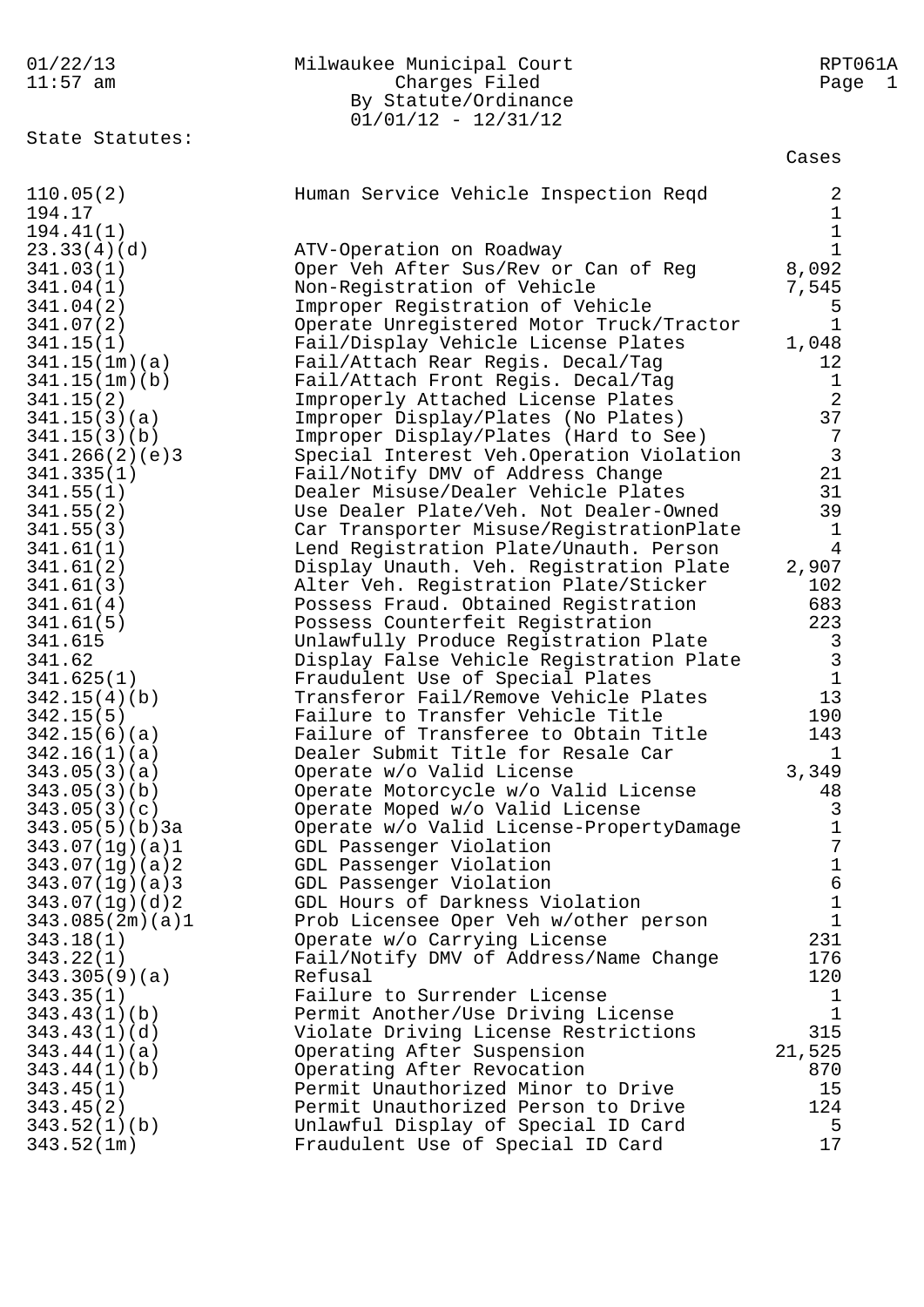| 01/22/13<br>$11:57$ am       | Milwaukee Municipal Court<br>Charges Filed<br>By Statute/Ordinance                | RPT061A<br>Page 2                |
|------------------------------|-----------------------------------------------------------------------------------|----------------------------------|
| State Statutes:              | $01/01/12 - 12/31/12$                                                             | Cases                            |
|                              |                                                                                   |                                  |
| 344.62(1)                    | Operating motor vehicle w/o insurance                                             | 14,211                           |
| 344.62(2)                    | Oper motor veh w/o proof of insurance                                             | 275                              |
| 344.64(2)<br>345.17(1)(b)    | Knowingly Forge/Alter Proof of Insurance<br>False Statement to DMV-Driver License | 3<br>$\mathbf{3}$                |
| 345.17(1)(c)                 | False Statement to DMV-ID Card                                                    | $\overline{4}$                   |
| 346.04(1)                    | Fail/Obey Traffic Officer Signal/Order                                            | 383                              |
| 346.04(2)                    | Failure To Obey Traffic Officer/Signal                                            | 894                              |
| 346.05(1)                    | Operating Left of Center Line                                                     | 111                              |
| 346.05(3)                    | Failure of Slower Vehicle to Keep Right                                           | $\mathbf{1}$                     |
| 346.06                       | Meeting of Vehicle-Wrong Side                                                     | 22                               |
| 346.07(2)                    | Unsafe Cutting in When Passing                                                    | $\overline{4}$                   |
| 346.07(3)                    | Failure to Yield to Passing Vehicle                                               | $\overline{3}$                   |
| 346.072(1)(a)                | Passing Illegally                                                                 | 17                               |
| 346.072(1)(b)                | Passing Illegally                                                                 | $\mathbf{1}$                     |
| 346.075(1)                   | Overtaking & Passing Bicycles                                                     | $1\,$                            |
| 346.075(2)<br>346.08         | Improper Passing of Stopped Bus<br>Unsafe Passing on Right                        | 13<br>67                         |
| 346.09(1)                    | Passing into Oncoming Traffic                                                     | 28                               |
| 346.09(3)                    | Passing in No-Passing Zone                                                        | 11                               |
| 346.09(4)                    | Passing Vehicle Indicating Left Turn                                              | $\mathbf{1}$                     |
| 346.10(2)                    | Passing at Intersection                                                           | 131                              |
| 346.12                       | Driving Through Safety Zone                                                       | 6                                |
| 346.13(1)                    | Unsafe Lane Deviation                                                             | 317                              |
| 346.13(3)                    | Deviation From Designated Lane                                                    | 3                                |
| 346.14(1)                    | Automobile Following Too Closely                                                  | 231                              |
| 346.15                       | Driving Wrong Way on Divided Highway                                              | 57                               |
| 346.175(1)(a)                | Owners Liability-Flee/Elude Officer                                               | - 5                              |
| 346.18(1)                    | Fail/Yield at Uncontrolled Intersection<br>Fail/Yield while Making Left Turn      | 56<br>449                        |
| 346.18(2)<br>346.18(3)       | Fail/Yield Right/Way from Stop Sign                                               | 354                              |
| 346.18(3m)                   | Fail/Yield/Uncontrolled T Intersection                                            | $\mathbf{3}$                     |
| 346.18(4)                    | Fail/Yield when Emerging from Alley                                               | 30                               |
| 346.18(5)                    | Fail/Yield Rt/Way from Parked Position                                            | 62                               |
| 346.18(6)                    | Fail/Yield for Yield Sign                                                         | 20                               |
| 346.18(7)(a)                 | Fail/Yield when Entering Alley                                                    | 5                                |
| 346.19(1)                    | Fail/Yield to Stop for Emergency Vehicle                                          | 103                              |
| 346.195(1)                   | Owner Liability-Fail/Yield to ER Vehicle                                          | 15                               |
| 346.20(1)                    | Fail/Yield to Funeral Procession                                                  | $\mathfrak{Z}$<br>$\overline{2}$ |
| 346.20(2)<br>346.23(1)       | Drive b/t Funeral Procession Vehicles<br>Fail/Yield at Controlled Intersection    | 63                               |
| 346.23(2)                    | FYR at Divided Highway                                                            | $\mathbf{3}$                     |
| 346.24(1)                    | FYR to Pedestrian/uncontroll. Intersect                                           | 25                               |
| 346.24(2)                    | Sudden Pedes/Bike Movement into Traffic                                           | 139                              |
| 346.24(3)                    | Passing Vehicle Stopped for Pedestrian                                            | 7                                |
| 346.25                       | Pedestrian/Bike FYR when CrossingRoadway                                          | 17                               |
| 346.28(1)                    | Pedestrian Fail/Walk on Left Side/Hghway                                          | 4                                |
| 346.29(2)                    | Standing on Roadway                                                               | 182                              |
| 346.31(1)                    | Fail to Follow Indicated Turn                                                     | 45                               |
| 346.31(2)                    | Improper Right Turn                                                               | 71                               |
| 346.31(3)(a)                 | Improper Left Turn/Approach                                                       | $\overline{a}$                   |
| 346.31(3)(b)<br>346.31(3)(c) | Improper Left Turn/Intersection<br>Improper Left Turn/Completion                  | 79<br>$\overline{2}$             |
|                              |                                                                                   |                                  |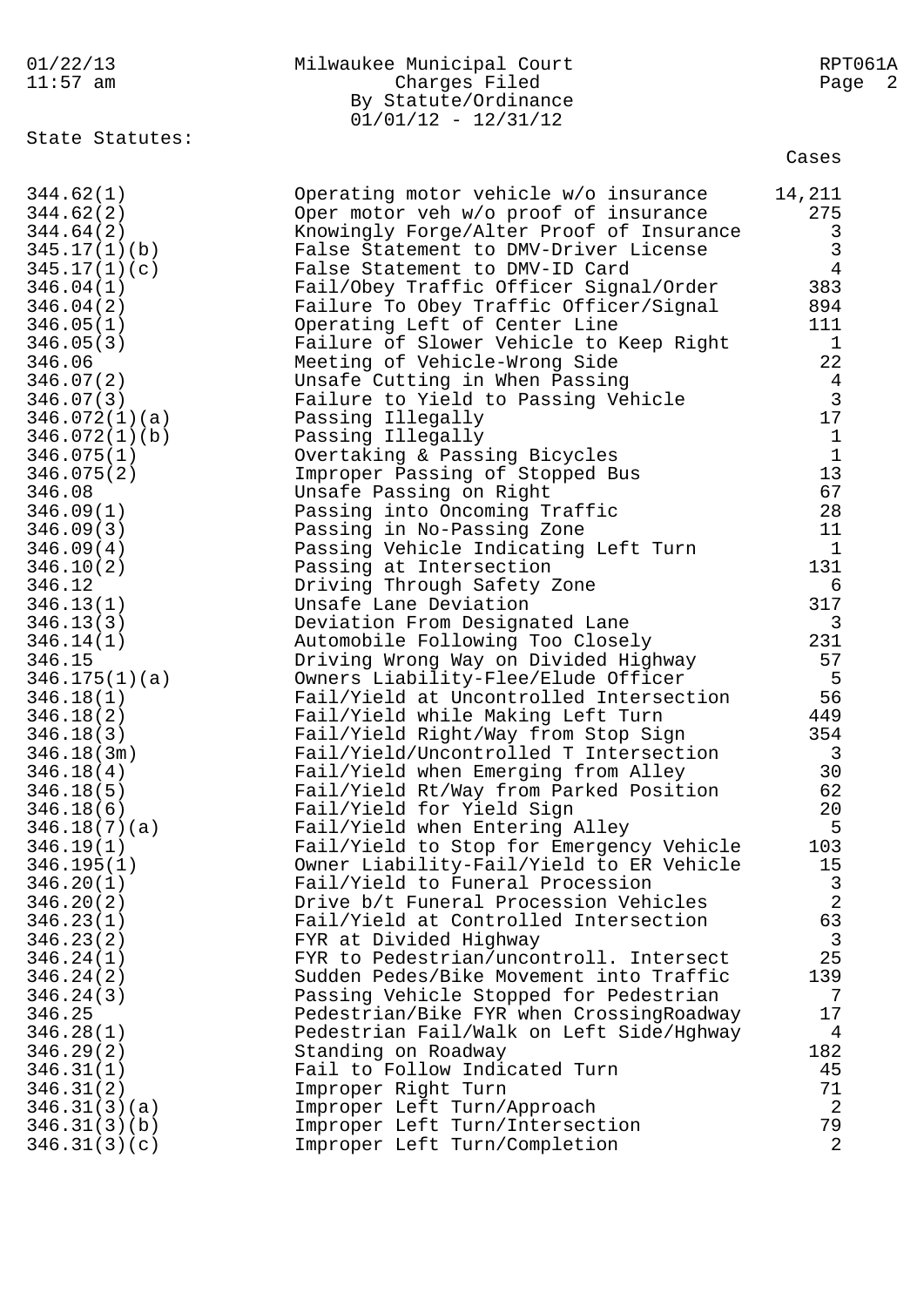|  |  | 01/22/13 |
|--|--|----------|
|  |  |          |

## Milwaukee Municipal Court<br>Charges Filed Charges Riled Rage 3 11:57 am Charges Filed By Statute/Ordinance  $01/01/12 - 12/31/12$

State Statutes:

| 346.31(4)                     | Improper Left Turn/On 3-Lane Highway     | $\mathbf{1}$   |
|-------------------------------|------------------------------------------|----------------|
| 346.32                        | Improper Turn into Driveway/Private Road | 14             |
| 346.33(1)(a)                  | Unlawful U/Y Turn-Control. Intersection  | 12             |
| 346.33(1)(b)                  | Unlawful U/Y Turn - Midblock             | 21             |
| 346.33(1)(c)                  | Unlawful U/Y Turn-Highway MidBlock       | 16             |
| 346.33(1)(d)                  | Unlawful U/Y Turn-Erected Signs          | 7              |
| 346.33(2)                     | Backing Y Turn/Controlled Intersection   | $\mathbf{1}$   |
| 346.34(1)(a)1                 | Unsafe Turn-At Intersection              | 11             |
| 346.34(1)(a)3                 | Unsafe Turn-w/o Reasonable Safety        | 75             |
| 346.34(1)(b)                  | Fail to Signal Turn                      | 179            |
| 346.34(2)                     | Fail/Signal Stop/Slowing                 | 3              |
| 346.35                        | Improper Signal for Stop/Turn            | $\mathbf{1}$   |
|                               | Pedes/Bike Violate Green Traffic Signal  | $\mathbf{1}$   |
| 346.37(1)(a)2<br>346.37(1)(b) |                                          | 57             |
|                               | Violate Yellow Traffic Signal            |                |
| 346.37(1)(c)1                 | Violate Red Traffic Light                | 1,645          |
| 346.37(1)(c)                  | Pedes/Bike Violate Red Traffic Light     | 7              |
| 346.37(1)(c)3                 | Illegal Right Turn on Red                | 158            |
| 346.37(1)(d)1                 | Violate Green Traffic Arrow              | 3              |
| 346.38(1)                     | Pedestrian Signal Violation              | $\mathbf{1}$   |
| 346.38(2)                     | Bike/Pedes Violate Pedestrian Signal     | 95             |
| 346.39(1)                     | Fail/Stop for Flashing Red Signal        | 122            |
| 346.39(2)                     | Fail/Slow for Flashing Yellow Signal     | $\mathbf{1}$   |
| 346.44(2)                     | Driving Through/Around RR Crossing Gate  | $\sqrt{2}$     |
| 346.455                       | Fail/Stop for Fire Truck at Fire Station | $\overline{2}$ |
| 346.46                        | Fail to Stop/Improper Stop at Stop Sign  | 46             |
| 346.46(1)                     | Fail/Stop at Stop Sign                   | 1,150          |
| 346.46(2m)                    | Fail/Obey School Crossing Guard          | 2              |
| 346.465(1)                    | Veh.Owner Liable/Fail/Obey School Guard  | $\mathfrak{Z}$ |
| 346.47(1)                     | Fail/Yield/Stop/Emerging from Alley      | 10             |
| 346.47(2)                     | Fail/Stop at Intersecting Alley          | 2              |
| 346.48(1)                     | Fail/Stop for Unloading School Bus       | $\mathbf{1}$   |
| 346.51(1)                     | Improper Parking On/Off Roadway          | 8              |
| 346.52(1)(a)                  | Stopping/Standing w/i Intersection       | $\mathbf 1$    |
| 346.52(1)(b)                  | Stopping/Standing on a Crosswalk         | $\mathbf 1$    |
| 346.52(1)(f)                  | Stopping/Standing-Double Parking         | $\frac{1}{3}$  |
| 346.52(1)(h)                  | Stopping/Standing-Prohibited by Sign     |                |
| 346.53(6)                     | Parking/Standing where Prohibited        | 25             |
| 346.54                        | Improper Parking/Standing of Vehicle     | 85             |
| 346.57(2)                     | Unreasonable and Imprudent Speed         | 633            |
| 346.57(3)                     | Driving too Fast for Conditions          | 134            |
| 346.57(4)(a)                  | Speeding in School Zones                 | 36             |
| 346.57(4)(b)                  | Speeding at School Crossing              | 1              |
| 346.57(4)(c)                  | Speeding in Pedestrian Safety Zone       | $\mathbf 1$    |
| 346.57(4)(d)                  | Speeding in Alley                        | $\mathbf 1$    |
| 346.57(4)(e)                  | Speeding on City Highway                 | 58             |
| 346.57(4)(em)                 | Speeding on City Service Road            | 4              |
| 346.57(5)                     | Exceeding Speed Zones/Posted Limits      | 7,029          |
| 346.59(1)                     | Impeding Traffic by Slow Speed           | 8              |
| 346.595(5)                    | Operate Motorcycle w/o Headlights On     | 4              |
| 346.62(2)                     | Reckless Driving-Endanger Safety         | 313            |
| 346.63(1)(a)                  | Operating While Intoxicated              | 996            |
| 346.63(1)(am)                 | Operat. w/ Detectable Level Ctrld Substn | 36             |
|                               |                                          |                |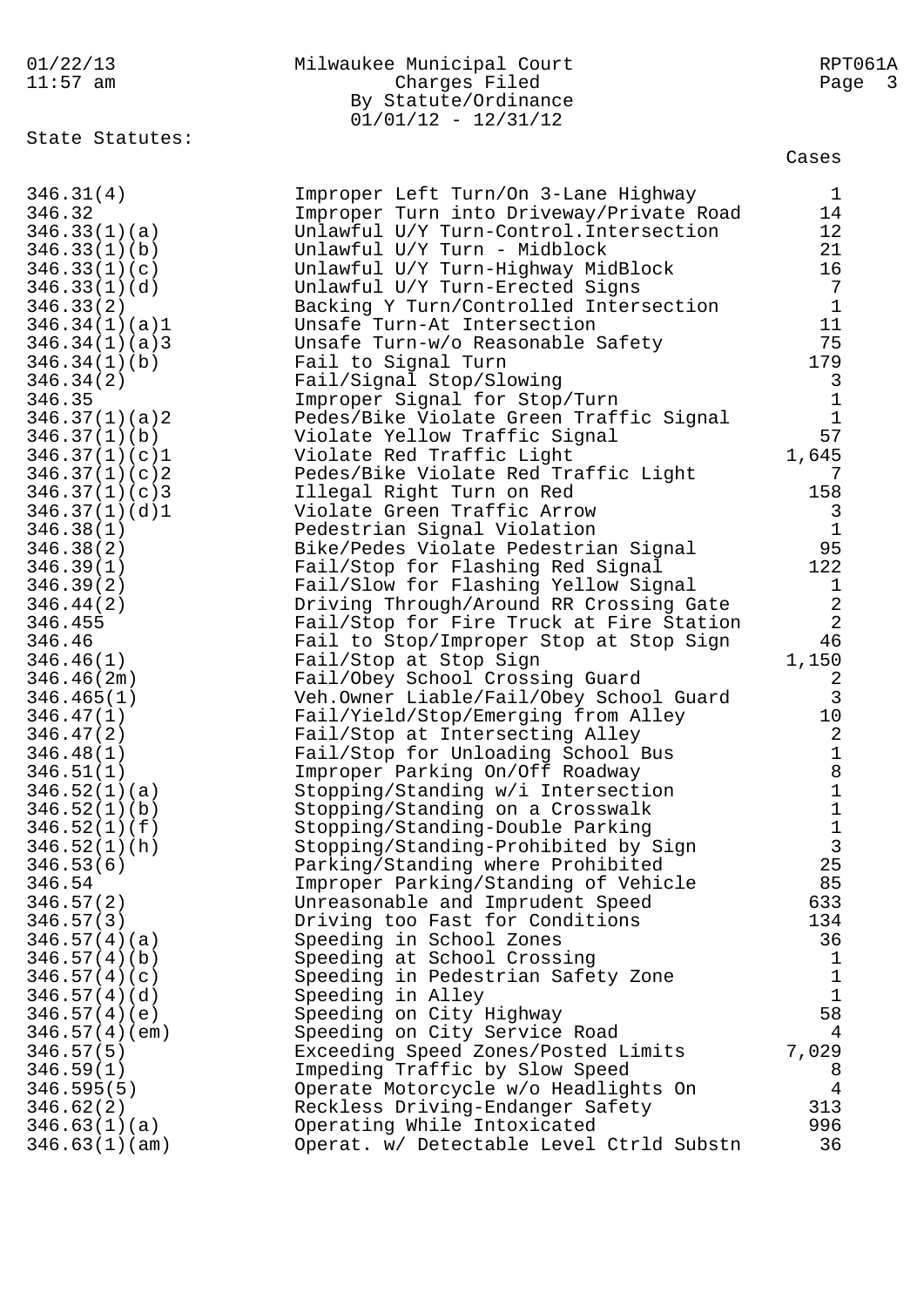| 01/22/13                   | Milwaukee Municipal Court                                     | RPT061A                                    |
|----------------------------|---------------------------------------------------------------|--------------------------------------------|
| $11:57$ am                 | Charges Filed                                                 | Page 4                                     |
|                            | By Statute/Ordinance                                          |                                            |
|                            | $01/01/12 - 12/31/12$                                         |                                            |
| State Statutes:            |                                                               |                                            |
|                            |                                                               | Cases                                      |
|                            |                                                               | 724                                        |
| 346.63(1)(b)<br>346.63(2m) | Operating While Intoxicated - BAC .1%+                        | 7                                          |
|                            | Violate Absolute Sobriety Law                                 | 238                                        |
| 346.675(1)                 | Veh Owner Liability-Hit and Run                               |                                            |
| 346.68                     | Hit and Run-Unattended Vehicle                                | 128                                        |
| 346.69                     | Hit and Run-Property Adjacent to Highway                      | 57                                         |
| 346.70(1)                  | Failure to Notify Police of Accident                          | 175                                        |
| 346.70(2)                  | Duty/Report Accident (Report Req'mt)                          | $\mathbf 1$                                |
| 346.70(5)                  | Falsifying Accident Report                                    | 7                                          |
| 346.79(2)(a)               | Bike Rules-Transport Unauth. Passengers                       | $\mathbf{1}$                               |
| 346.79(5)                  | Unauthorized Moped Riding upon Bike Way                       | $\begin{array}{c} 3 \\ 5 \\ 1 \end{array}$ |
| 346.80(2)(c)               | Bike Rules-Due Care when Passing                              |                                            |
| 346.80(4)                  | Bike Rules-Ride Where Prohibited by Sign                      |                                            |
| 346.803(2)                 | Bike Rules-Fail/Ride/Right Side/Bike Way                      | $\overline{\mathbf{c}}$                    |
| 346.804                    | Bike Rules-Fail/Yield, Etc. on Sidewalk                       | $\overline{3}$                             |
| 346.87                     | Unsafe Backing of Vehicle                                     | 82                                         |
| 346.88(1)                  | Overloaded Veh./Interfere in Operation                        | 7                                          |
| 346.88(2)                  | Passenger Obstructing Driver's Operation                      | $1\,$                                      |
| 346.88(3)(a)               | Obstructed Driver's Vision w/Unauth.Sign                      | $1\,$                                      |
| 346.88(3)(b)               | Obstructed Driver's Vision-Front View                         | 34                                         |
| 346.88(3)(c)               | Obstructed Driver's Vision-Rear View                          | 6                                          |
| 346.88(4)                  | MV Windows Not Reasonably Clean                               | 12                                         |
| 346.89(1)                  | Inattentive Driving                                           | 551                                        |
| 346.89(2)                  | Operation with TV Visible to Driver                           | 24                                         |
| 346.89(3)(a)               | Operating while E-Mailing or Texting                          | 9                                          |
| 346.90                     | Following/Parking Near Emergency Vehicle                      | $\overline{4}$                             |
| 346.91                     | Crossing Fire Hose                                            | $\mathbf{1}$                               |
| 346.92(1)                  | Driving with Person Riding Illegally                          | 31                                         |
| 346.92(2)                  | Riding Illegally on Vehicle                                   | 21                                         |
| 346.922(1)                 | Transport Child in Truck's Cargo Area                         | $\mathbf{1}$                               |
| 346.93(1)                  | Minor Transporting Intoxicants in MV                          | 25                                         |
| 346.935                    | Drink Open Intoxicants in MV                                  | $\mathbf{1}$<br>17                         |
| 346.935(1)<br>346.935(2)   | Drink Open Intoxicants in MV                                  | 159                                        |
| 346.935(3)                 | Possess Open Intoxicants in MV<br>Keep Open Intoxicants in MV | 292                                        |
| 346.94(1)                  | Driving on Sidewalk                                           | 11                                         |
| 346.94(12)                 | Driving on Bicycle Lane or Way                                | 193                                        |
| 346.94(2)                  | Racing on Highway                                             | 20                                         |
| 346.94(20)(a)              | Opening Car Door on Highway-Adult                             | $\overline{4}$                             |
| 346.94(7)                  | Spilling Waste Load on/along Highway                          | 8                                          |
| 346.94(9)                  | Alighting From/Boarding Moving Vehicle                        | 19                                         |
| 347.06(1)                  | Operation w/o Required Lamps Lighted                          | 319                                        |
| 347.06(3)                  | Unclean/Defective Lights or Reflectors                        | 2                                          |
| 347.07(1)                  | Operating with Over 4 Headlamps Lighted                       | $\mathbf{1}$                               |
| 347.07(2)(a)               | Operate Vehicle w/ NonWhite Headlights                        | 43                                         |
| 347.07(2)(b)               | Operate Vehicle w/ NonRed Taillights                          | 29                                         |
| 347.07(2)(c)               | Operate Vehicle w/ Flashing Light                             | 4                                          |
| 347.09(1)(a)               | Operate Motor Vehicle w/o 2 Headlights                        | 793                                        |
| 347.12(1)                  | Failure to Dim Headlights                                     | 3                                          |
| 347.12(1)(a)               | Approaching Operator Fail/Dim MultiBeams                      | 134                                        |
| 347.12(1)(b)               | Following Operator Fail/Dim MultiBeams                        | 29                                         |
| 347.13(1)                  | No Tail Lamp/Defective Tail Lamp-Night                        | 608                                        |
| 347.13(3)                  | Operate Vehicle w/o Registration<br>Lamps                     | 328                                        |
|                            |                                                               |                                            |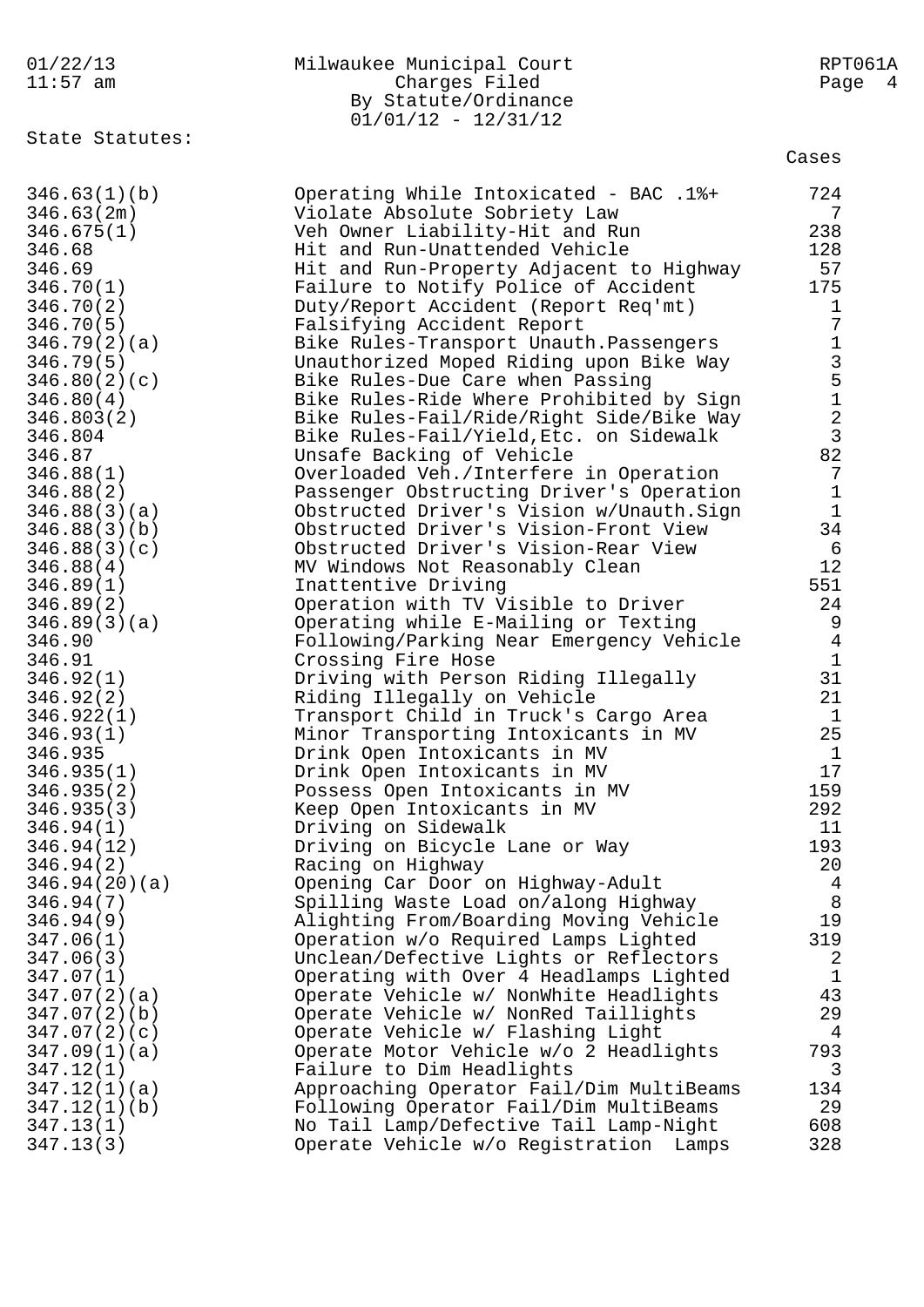| 01/22/13<br>$11:57$ am         | Milwaukee Municipal Court<br>Charges Filed<br>By Statute/Ordinance<br>$01/01/12 - 12/31/12$ | RPT061A<br>Page<br>- 5 |
|--------------------------------|---------------------------------------------------------------------------------------------|------------------------|
| State Statutes:                |                                                                                             | Cases                  |
| 347.14(1)                      | Operate Vehicle w/o Stopping Lights                                                         | 846                    |
| 347.14(2)                      | Fail/Comply Stopping Light Reqm'ts                                                          | 1                      |
| 347.15(2)                      | Improperly Locate Veh.Directional Lights                                                    | 21                     |
| 347.20(1)                      | No Light on Projecting Load at Night                                                        | $\mathbf 1$            |
| 347.20(2)                      | No Flag on Projecting Load by Day                                                           | $\mathbf 1$            |
| 347.25(4)                      | Equip NonPolice Veh. w/ Blue Lights                                                         | $\mathbf{3}$<br>24     |
| 347.35(1)<br>347.36(3)         | Operate Motor Vehicle w/o Capable Brakes<br>Fail/Maintain Veh.Brakes/Working Order          | $\overline{2}$         |
| 347.38(1)                      | Defective Horn or Unnecessary Use                                                           | 34                     |
| 347.39(1)                      | Operate Motor Veh. w/o Adequate Muffler                                                     | 65                     |
| 347.39(2)                      | Equip Motor Vehicle with Illegal Muffler                                                    | 60                     |
| 347.40(1)                      | Operate Vehicle w/o Rearview Mirror                                                         | 28                     |
| 347.41                         | Defective Speedometer                                                                       | 15                     |
| 347.413(1)                     | Ignition Interlock Device Tampering                                                         | $\mathbf 1$            |
| 347.43(1)                      | Operate Motor Vehicle w/o Safety Glass                                                      | 1                      |
| 347.455(1)                     | Operate Vehicle w/ Height Modifications                                                     | $\sqrt{4}$             |
| 347.455(4)                     | Operate Illegally Modified Vehicle                                                          | $\mathbf 1$            |
| 347.47(2)                      | Towing with Improper Hitches/Couplings                                                      | $\mathfrak{Z}$         |
| 347.48(1)(a)                   | Sell/Buy Motor Vehicle w/o Safety Belts                                                     | 1                      |
| 347.48(2m)(b)                  | Vehicle Operator Fail/Wear Seat Belt                                                        | 2,136                  |
| 347.48(2m)(c)                  | Operator Fail/Have Passenger/SeatBelted                                                     | 89<br>357              |
| 347.48(2m)(d)<br>347.48(4)(am) | Ride in Vehicle w/o Wearing Seat Belt<br>Safety Belt Violations-Child                       | 938                    |
| 347.485(1)(a)                  | Minor Operate Motorcycle w/o Headgear                                                       | 5                      |
| 347.485(1)(am)                 | Operate Cycle w/ Passenger w/o Headgear                                                     | $\mathbf 1$            |
| 347.485(2)                     | Operate Cycle without Eye Protection                                                        | $\, 8$                 |
| 347.486(3)                     | No Functioning Muffler on Motorcycle                                                        | $\mathbf 1$            |
| 347.489(1)                     | Operate Bike/Cycle w/o Lights/Reflectors                                                    | 50                     |
| 347.489(2)                     | Operate Bike/Cycle w/o Functioning Brake                                                    | 7                      |
| 348.09(1)                      | Operating with Load Projecting on Sides                                                     | $\mathbf 1$            |
| 348.17(1)                      | Violation of Special Weight Limits                                                          | $\mathbf 1$            |
| 800.12                         | Contempt                                                                                    | $\mathbf 1$            |
| TR301.62(10)                   | No Interlock or Inoperative                                                                 | $\mathbf 1$            |
| TR305.09(6)<br>TR305.11(1)(b)  | Cracked/Broken Lenses/Reflectors<br>Fail/Properly Aim Headlights                            | 11<br>$\mathbf 1$      |
| TR305.11(3)(a)                 | Illegal Number of Headlamps                                                                 | $\mathbf 1$            |
| TR305.11(3)(c)                 | Tinted Headlamps                                                                            | 5                      |
| TR305.12(2)                    | Fail/Properly Maintain Parking Lamps                                                        | $\mathbf 1$            |
| TR305.15(1)                    | Fail/Equip with Stop Lamps                                                                  | $\mathbf 1$            |
| TR305.15(2)                    | Fail/Properly Maintain Stop Lamps                                                           | 6                      |
| TR305.15(4)                    | Cover/Obstruct Stop Lamp Lenses                                                             | 9                      |
| TR305.15(5)                    | Fail/Maintain High-Mounted Stop Lamp                                                        | 272                    |
| TR305.16(2)                    | Fail/Properly Maintain Tail Lamps                                                           | 1                      |
| TR305.16(4)                    | Covered/Obscured Tail Lamps/Reflectors                                                      | 24                     |
| TR305.18(1)(a)                 | Fail/Equip Required Bumper                                                                  | 13                     |
| TR305.18(2)(a)                 | Fail/Properly Mount Vehicle Bumpers                                                         | 6                      |
| TR305.18(2)(b)                 | Illegal Use of Wood Vehicle Bumpers                                                         | $\mathbf{1}$<br>10     |
| TR305.18(2)(c)<br>TR305.19(1)  | Damaged/Distorted Vehicle Bumpers<br>Fail/Maintain Door/Hood Trunk Lid                      | 19                     |
| TR305.19(2)(b)                 | Hood Has Protrusion Over 3 Inches                                                           | $\mathbf 1$            |
| TR305.19(3)                    | Trunk Lid Open Position No Oversize Load                                                    | $\mathbf 1$            |
| TR305.20(2)                    | Flex-Tubing Used in Exhaust System                                                          | $\mathbf{1}$           |
|                                |                                                                                             |                        |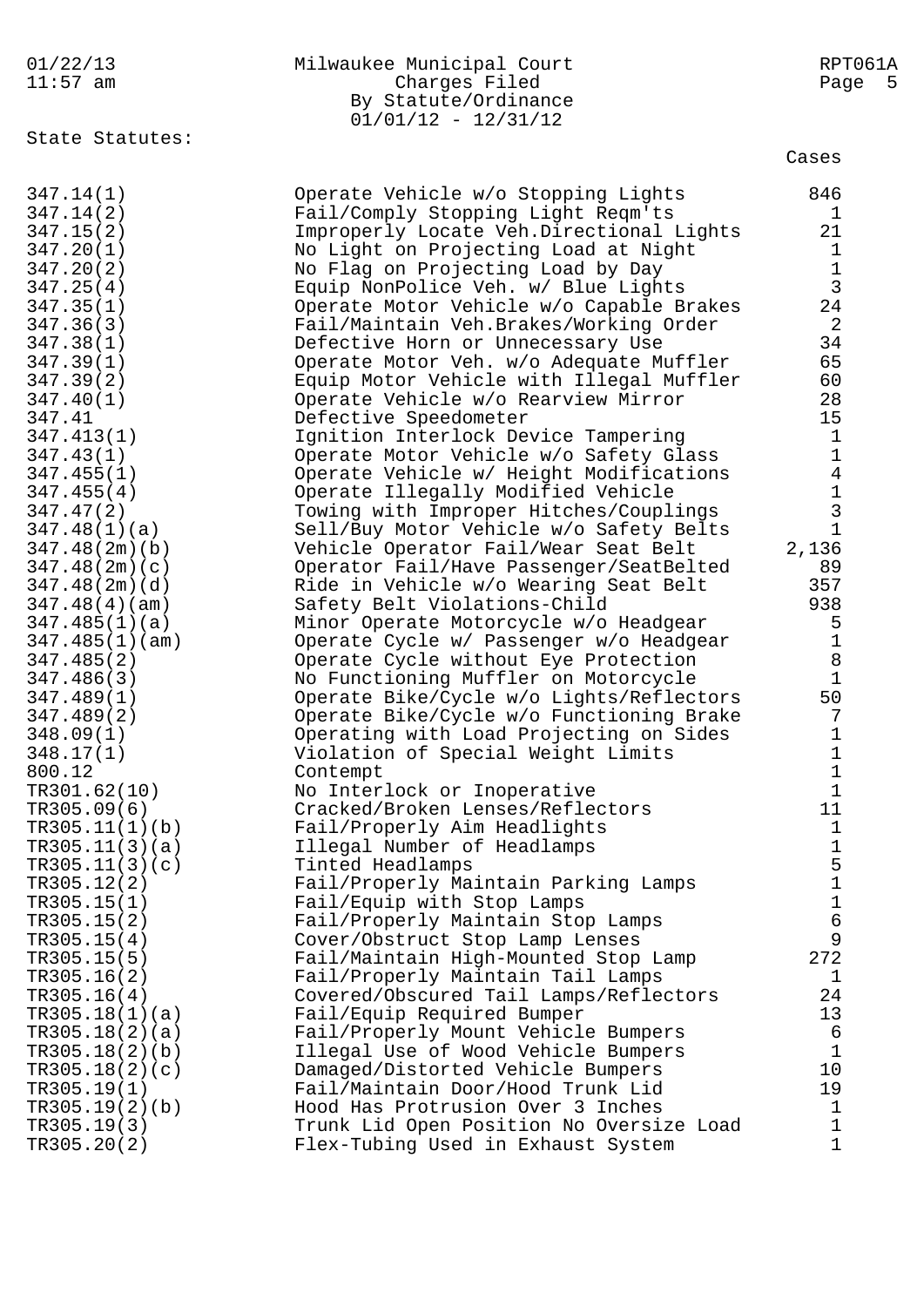| 01/22/13<br>$11:57$ am     | Milwaukee Municipal Court<br>Charges Filed<br>By Statute/Ordinance<br>$01/01/12 - 12/31/12$ | RPT061A<br>Page<br>- 6           |
|----------------------------|---------------------------------------------------------------------------------------------|----------------------------------|
| State Statutes:            |                                                                                             | Cases                            |
| TR305.20(5)<br>TR305.20(8) | Tail Pipe Not Extend Past Passenger Comp<br>Air Pollution Control Equip Not Function        | 5<br>$\mathbf{1}$                |
| TR305.21(3)                | Vehicle Body Raised Above Frame                                                             | $\mathbf{1}$                     |
| TR305.22(2)                | Rusted/Damaged Fenders                                                                      | 6                                |
| TR305.23(4)                | Vehicle Noticeably Out of Alignment                                                         | $\mathbf 1$                      |
| TR305.24(3)                | Fail/Improper Fuel Tank Cap                                                                 | $\overline{2}$                   |
| TR305.26(1)                | Fail/Equip Required Mirrors                                                                 | 24                               |
| TR305.26(3)                | Cracked/Damaged/Poor Reflect on Mirror                                                      | 80                               |
| TR305.26(4)                | Inadequate Mirror(s)                                                                        | $\mathbf 1$                      |
| TR305.27(4)                | Fail/Maintain Safety Belts                                                                  | $\overline{2}$                   |
| TR305.28(1)                | Fail/Maintain Vehicle Speedometer                                                           | $\overline{2}$<br>$\overline{4}$ |
| TR305.29(1)<br>TR305.29(2) | Steering/Suspension Not Meet Reqmts<br>Fail/Maintain Steering System                        | 56                               |
| TR305.30(1)                | Fail/Properly Maintain Tires and Rims                                                       | 5                                |
| TR305.30(2)                | Vehicle Tires w/Less Than 2/3 Inch Tread                                                    | 26                               |
| TR305.30(3)                | Vehicle Tires Protrudes >2 Inches Beyond                                                    | 12                               |
| TR305.30(4)                | Vehicle Tire/Rim Exceed Manufs Specs                                                        | $\mathbf{1}$                     |
| TR305.30(5)                | Vehicle Tires of Differing Size/Construc                                                    | $\mathbf 1$                      |
| TR305.30(6)                | Vehicle Tire/Cuts or Snags in Excess                                                        | $\overline{7}$                   |
| TR305.30(8)                | Vehicle Rim Damaged, Dented, Bent, Etc.                                                     | $\mathbf{1}$                     |
| TR305.30(9)                | Vehicle Rim-Loose/Missing Nut/Lug Bolt                                                      | 57                               |
| TR305.32(1)                | Window Not Approved Safety Glass/Damaged                                                    | 18                               |
| TR305.32(2)                | Front Driver's Side Window not Operate                                                      | 58                               |
| TR305.32(4)(a)             | Vent / Side Window / Unauthorized Sign                                                      | 4                                |
| TR305.32(4)(b)2            | Illegal Window Tint                                                                         | 224                              |
| TR305.32(5)(a)             | Rear Window Unauthorized Sign                                                               | 5                                |
| TR305.32(5)(b)             | Rear Window Excessive Tinting                                                               | 69                               |
| TR305.32(6)                | Rear Side Window Excessive Tinting                                                          | 60                               |
| TR305.34(3)                | Cracked/Damaged Vehicle Windshield                                                          | 222                              |
| TR305.34(6)                | Illegal Materials on Windshield                                                             | 10                               |
| TR305.35(1)                | Fail/Equip Required Wipers                                                                  | 1                                |
| TR305.35(2)(a)             | Windshield Wiper Not Function                                                               | 2                                |
| TR305.35(4)                | Fail/Maintain Windshield Washer/Fluid                                                       | 3                                |
| TR305.51(3)(b)             | Lining/Pad/Drum/Rotor Worn                                                                  | $\mathbf 1$                      |
| TR325.02(1)                | Fed Motor Carrier Regs (Veh Markings)                                                       | 2                                |
| TR325.02(4)                | Vehicle Equipment Violations                                                                | 1<br>1                           |
| TR325.02(5)<br>TR325.02(6) | Interstate Hours of Service, Etc.<br>Vehicle Equipment Violations-Group 2                   | 2                                |
| TR327.03(3)                | Fed Reg/Safety - General                                                                    | 1                                |
| TR327.03(4)                | Violation of Out of Service Notice                                                          | 12                               |
| TR327.03(5)                | Interstate/Intrastate Driving Rqmts                                                         | 3                                |
|                            |                                                                                             |                                  |
| Sub Total:                 |                                                                                             | 90,776                           |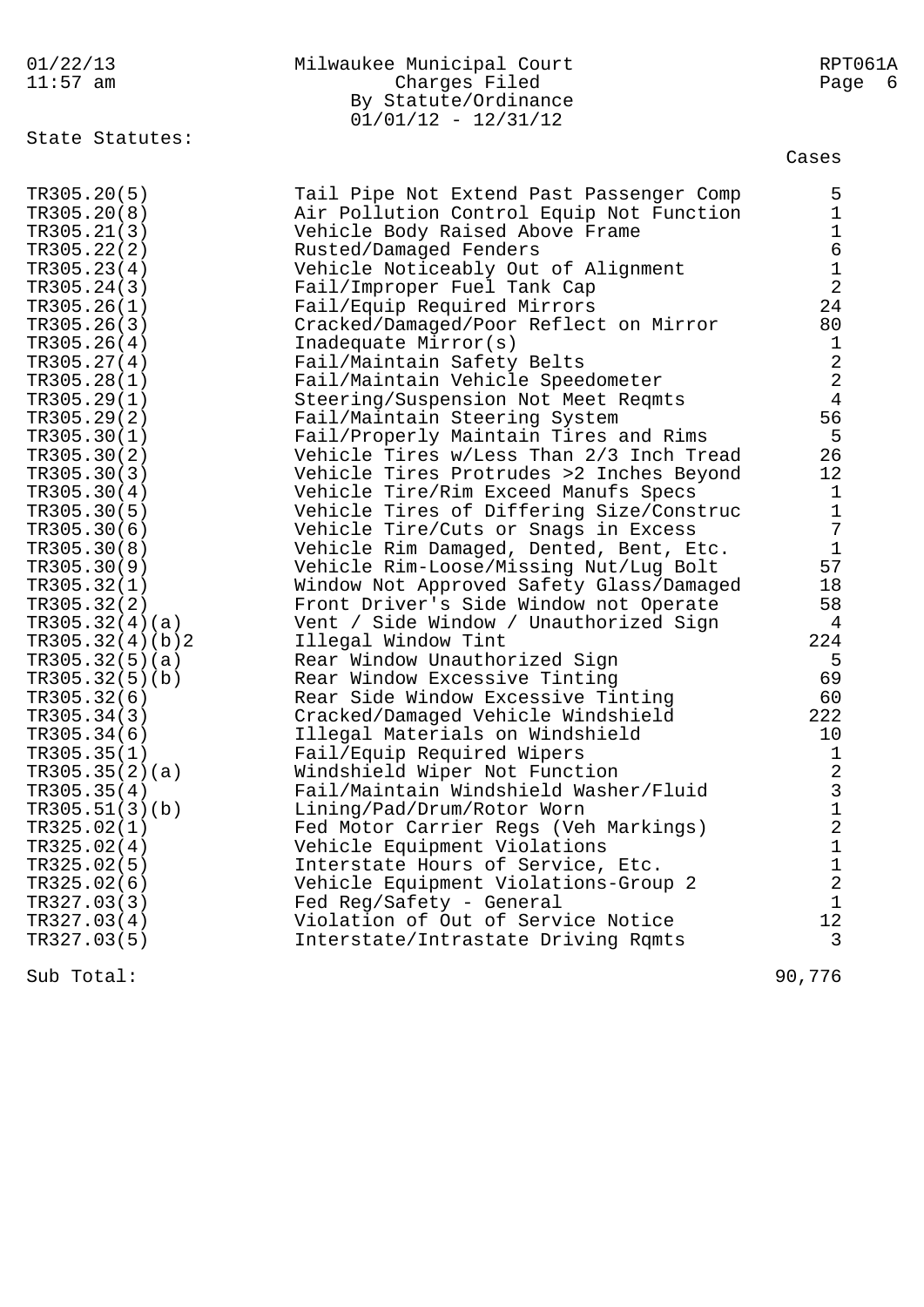## Ordinances:

#### 01/22/13 Milwaukee Municipal Court RPT061A 11:57 am Charges Filed Page 7 By Statute/Ordinance 01/01/12 - 12/31/12

Cases

| $100 - 50 - 1 - A$  |                                          | 1              |
|---------------------|------------------------------------------|----------------|
| $100 - 50 - 1 - a$  | Public Passenger Vehicle - Permit Req'd  | $\mathfrak{Z}$ |
| $100 - 51.5 - 1$    | PP Veh - Veh Stds/Equipment Violation    | $\overline{2}$ |
| $100 - 54 - 1 - a$  | PP Vehicle - Driver's License Required   | 6              |
| $100 - 54 - 1 - b$  | PP Vehicle - Allow Unlicensed Driver     | $\overline{a}$ |
| $100 - 59 - 1 - a$  | PP Vehicle - License to Be Exhibited     | 4              |
| $100 - 59 - 10$     | PP Vehicle - Seating Capacity of Vehicle | $\mathbf{1}$   |
| $100 - 59 - 13$     | PP Vehicle - Daily Trip Records Req'd    | $12 \,$        |
| $100 - 59 - 14 - a$ | PP Vehicle - Daily Safety Inspection Req | 1              |
| $100 - 59 - 14 - b$ | PP Vehicle - Daily Safety Checklist Reqs | $\mathfrak{Z}$ |
| $100 - 59 - 3 - a$  | PP Veh Pass - Refuse to Pay Fare in Adv  | 42             |
| $101 - 1 - 2$       | Traffic Offenses - Adoption of State Law | 5              |
| $101 - 20 - 1$      | Unnecessary Vehicle Noises Prohibited    | 32             |
| $101 - 34 - 1$      | Contested Parking Citation(s)            | 2,387          |
| $101 - 43 - 3$      | Unauth Possession of Traffic Control Dev | 2              |
| $102 - 5 - 2$       | Bicycle - Registration Required          | $\mathbf 1$    |
| $102 - 7 - 1$       | Bicycle - Riding on Public Ways          | 40             |
| $102 - 7 - 3 - a$   | Bicycle - Full Control Required          | $\mathbf{1}$   |
| $102 - 7 - 6 - a$   | Bicycle - Fail Yield Right of Way to MV  | $\mathfrak{Z}$ |
| $102 - 7 - 6 - c$   | Bicycle - Fail Comply w/Traffic Ctrl Sig | $1\,$          |
| $102 - 7 - 6 - d$   | Bicycle - Fail to Signal                 | $\mathbf{1}$   |
| $102 - 9 - 1$       | Bicycle - Brakes Not in Good Working Con | $\mathbf{3}$   |
| $102 - 9 - 2$       | Bicycle - Lack of Eqmt for Oper in Dark  | 11             |
| $104 - 15$          | Obstruct Police/Fireman During Fire      | 9              |
| $104 - 7 - 1$       | False Fire Alarm                         | 13             |
| $105 - 1 - 3 - a$   | Refuse Withdrawal from Unlawful Assembly | 1              |
| $105 - 138 - 2$     | Resisting / Obstructing Police Officer   | 3,030          |
| $105 - 2$           | Assault and Battery                      | 2,478          |
| $105 - 34 - 1 - a$  | Carrying Concealed and Dangerous Weapon  | 342            |
| $105 - 34 - 1 - b$  | Carrying Concealed Firearm               | 8              |
| $105 - 35 - 1$      | Discharge of Firearm in City w/o Permit  | 8              |
| $105 - 45 - 2$      | Prohibited Use of Laser Pointer          | $\overline{3}$ |
| $105 - 47 - 1$      | Sale / Discharge / Use of Fireworks      | 39             |
| $105 - 48 - 1$      | Smoking Prohibited - Adoption State Law  | 9              |
| $105 - 48 - 2$      | Smoking in City Building                 | $\overline{2}$ |
| $105 - 50 - 1$      | Synthetic Marijuana Poss/Sale/Use Prohib | 11             |
| $105 - 50 - 1 - c$  | Drinking on Bus                          | $\mathbf 1$    |
| $105 - 56 - 2 - a$  | Sale on Public Premises without Consent  | 5              |
| $105 - 56 - 2 - b$  | Sale w/i 500' Certain Bldgs before Event | $\overline{2}$ |
| $105 - 65 - 1$      | Abandoned Motor Vehicle or Trailer       | 23             |
| $105 - 66 - 1$      | Repairing Motor Vehicle on Street        | 7              |
| $105 - 69 - 2$      | Smelling / Inhaling Harmful Substance    | $\mathbf{1}$   |
| $105 - 75 - 15 - a$ | Excessive False Alarms                   | 60             |
| $105 - 75 - 3 - a$  | Alarm Business License Required          | 2              |
| $105 - 77 - 1$      | Misuse of Emergency Telephone Numbers    | 208            |
| $106 - 1 - 1$       | Disorderly Conduct                       | 7,630          |
| $106 - 1.1 - 2$     | Begging / Soliciting Funds               | 281            |
| $106 - 1.8 - 1$     | Public Drinking                          | 749            |
| $106 - 11$          | Mashing                                  | 25             |
| $106 - 2.1 - 1$     | Drinking in a Public Parking Structure   | 4              |
| $106 - 21 - 3$      | Failure to Return Library Material       | 1              |
| $106 - 21 - 4$      | Theft of Library Material                | 11             |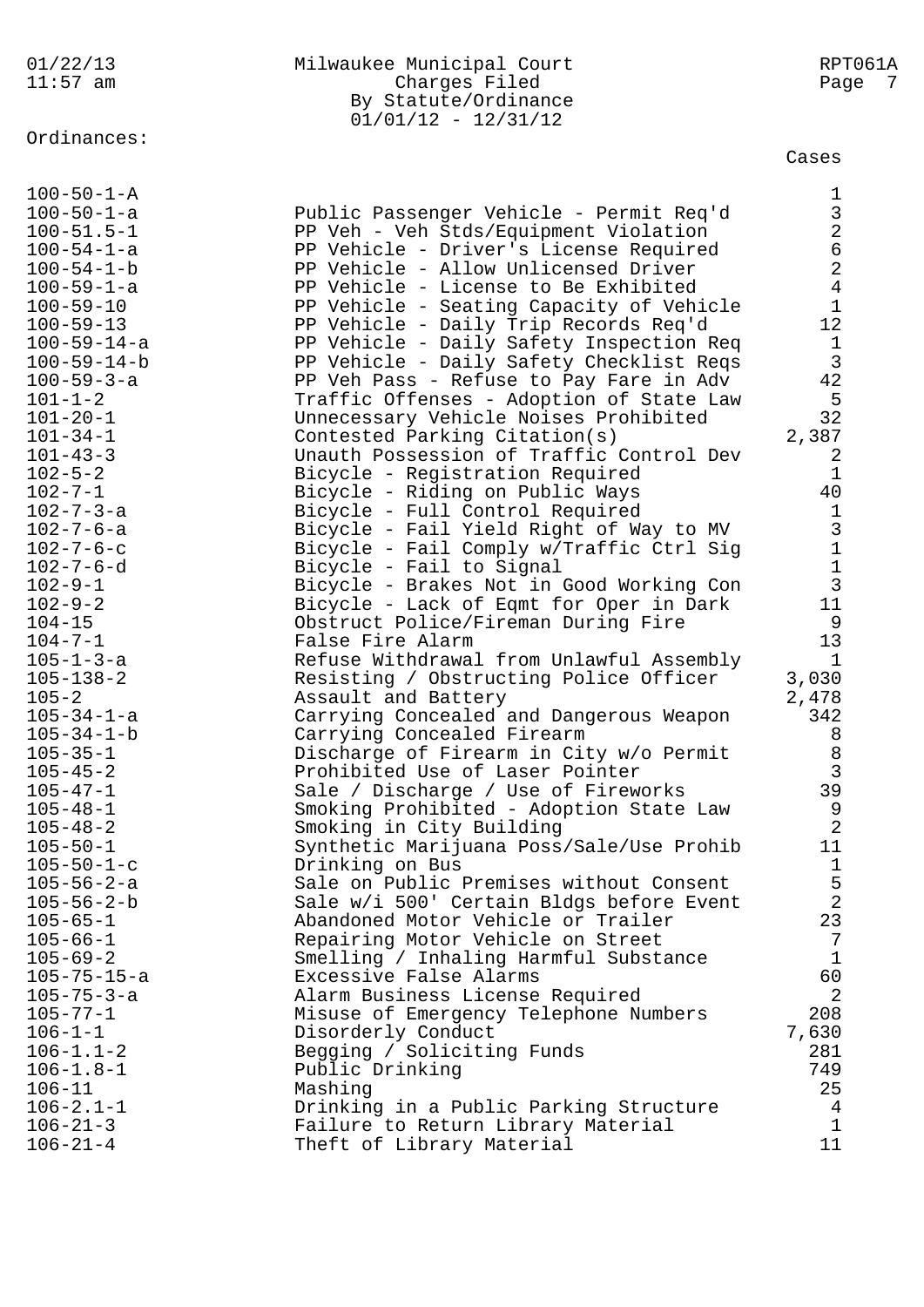| 01/22/13<br>$11:57$ am                   | Milwaukee Municipal Court<br>Charges Filed<br>By Statute/Ordinance<br>$01/01/12 - 12/31/12$ | RPT061A<br>Page<br>8 <sup>8</sup> |
|------------------------------------------|---------------------------------------------------------------------------------------------|-----------------------------------|
| Ordinances:                              |                                                                                             | Cases                             |
| $106 - 21 - 5$<br>$106 - 23$             | Fradulent Regis/Use of Library Materials<br>Loitering of Minor (Curfew Hours)               | 4<br>435                          |
| $106 - 23 - 2$                           | Responsibility of Parents (Curfew)                                                          | 32                                |
| $106 - 23.1 - 2$                         | Truancy or Habitual Truancy                                                                 | 1,907                             |
| $106 - 23.2$                             | Contributing to Delinquency of Minor                                                        | 23                                |
| $106 - 23.3 - 2$                         | Contributing to Truancy                                                                     | 751                               |
| $106 - 3$                                | Place of Prostitution                                                                       | 2                                 |
| $106 - 30 - 2 - a$                       | Sale of Cigarettes to Minor/Underage                                                        | 44<br>17                          |
| $106 - 30 - 3 - e$<br>$106 - 30.5 - 1$   | Sell Cig in Package/Container w/o Stamp<br>Falsely Representing Age to Purchase Cig         | 2                                 |
| $106 - 30.5 - 2$                         | Minor Purchase/Possess Cigarette/Tobacco                                                    | 91                                |
| $106 - 31 - 1$                           | Loitering or Prowling                                                                       | 2,683                             |
| $106 - 31 - 2$                           | Loitering in or near a Dwelling Area                                                        | 32                                |
| $106 - 31 - 3$                           | Loitering in Public Restroom                                                                | 4                                 |
| $106 - 31 - 4$                           | Loitering in or near School                                                                 | 86                                |
| $106 - 31 - 5$                           | Loitering in Public Building                                                                | 191                               |
| $106 - 31 - 6$                           | Loitering in Restaurant / Tavern                                                            | 280                               |
| $106 - 31 - 7$<br>$106 - 31 - 8$         | Loitering - Soliciting, Etc.<br>Loitering in a Parking Lot or Structure                     | 557<br>55                         |
| $106 - 31 - 9$                           | Loitering on Private / Public Property                                                      | 113                               |
| $106 - 34 - 2 - b$                       | Possession of Spray Paint, Etc. by Minor                                                    | 4                                 |
| $106 - 35 - 2$                           | Loitering - Soliciting Prostitute                                                           | 70                                |
| $106 - 35.6 - 2$                         | Loitering - Illegal Drug Activity                                                           | 263                               |
| $106 - 36 - 3 - a$                       | Possession of Drug Paraphernalia                                                            | 876                               |
| $106 - 37 - 2$                           | Frequenting An Illegal Drug House                                                           | 62                                |
| $106 - 38 - 2$                           | Possession of Marijuana                                                                     | 1,953                             |
| $106 - 5 - 2$                            | Indecent Exposure                                                                           | 37                                |
| $106 - 8 - 1$<br>$106 - 8 - 2$           | Obscene Phone Call                                                                          | 6<br>38                           |
| $106 - 8 - 4$                            | Harassing Phone Call<br>Harassing Phone Calls - Repeated                                    | 90                                |
| $107 - 1$                                | Gambling Places - Permit or Run                                                             | 21                                |
| $107 - 13 - 2 - a$                       | Phonograph Install - License/Permit Reqd                                                    | $\mathbf 1$                       |
| $107 - 2$                                | Gambling                                                                                    | 98                                |
| $108 - 5 - 1 - a$                        | Public Dance Hall - License Required                                                        | 8                                 |
| $110 - 1$                                | Damaging/Tampering w/Coin Machine, Etc.                                                     | $\overline{2}$                    |
| $110 - 10 - 1$                           | Trespassing Upon Buildings / Premises                                                       | 1,697                             |
| $110 - 11 - 2 - a$<br>$110 - 11 - 2 - b$ | Refusing to Pay Bus Fare<br>Attempting to Avoid Paying Bus Fare                             | 1<br>$\overline{2}$               |
| $110 - 12 - 1 - a$                       | Landlord - Forcible Entry Prohibited                                                        | 10                                |
| $110 - 12 - 1 - b$                       | Tenant - Denial of Access to Landlord                                                       | $\overline{2}$                    |
| $110 - 15$                               | Vandalism                                                                                   | 1,649                             |
| $110 - 15.5 - 1$                         | Vandalism - Graffiti Related                                                                | 31                                |
| $110 - 15.7 - 2$                         | Vandalism - Vacant Buildings                                                                | 2                                 |
| $110 - 16 - 2$                           | Theft                                                                                       | 787                               |
| $110 - 32 - 1 - a$                       | Fraud on Hotel or Restaurant                                                                | 21                                |
| $110 - 32 - 1 - b$                       | Fraud on Hotel or Restaurant Keeper                                                         | 11                                |
| $110 - 35 - 1$<br>$110 - 36$             | Retail Theft<br>Abandonment of Shopping Cart                                                | 3,634<br>18                       |
| $110 - 36 - 1 - a$                       | Removal of Shopping Cart Prohibited                                                         | 2                                 |
| $110 - 36 - 1 - b$                       | Possession of Shopping Cart                                                                 | 43                                |
| $110 - 4 - 1$                            | Damaging of Public Property                                                                 | 5                                 |
| $115 - 32 - 1$                           | Obstruction on Public Ways                                                                  | $\overline{2}$                    |
|                                          |                                                                                             |                                   |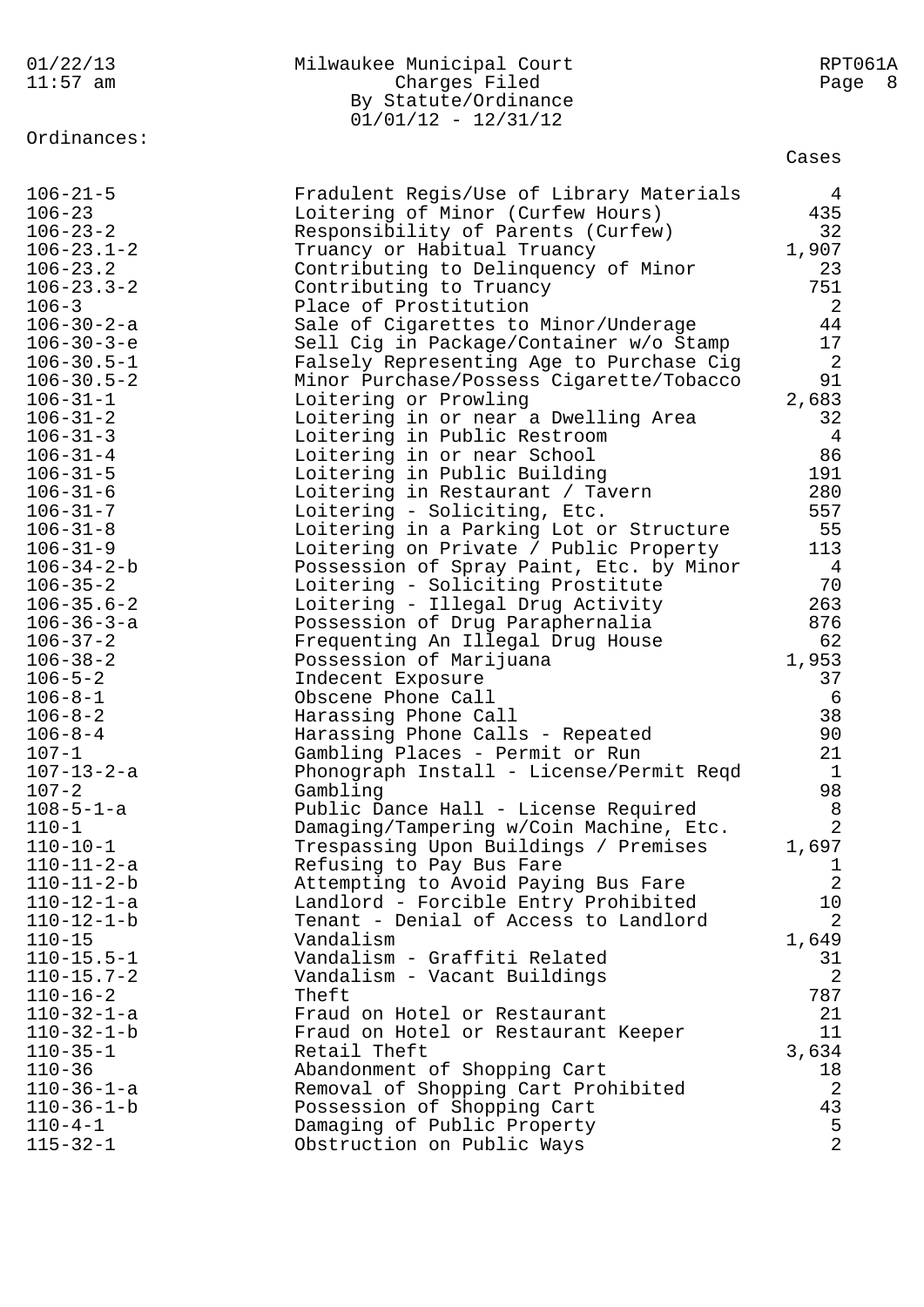# Ordinances:

#### 01/22/13 Milwaukee Municipal Court RPT061A 11:57 am Charges Filed Page 9 By Statute/Ordinance 01/01/12 - 12/31/12

Cases

| $118 - 80 - 5$<br>Boating - Littering the Waterways<br>$\mathbf 1$<br>$118 - 80 - 7$<br>6<br>Swimming within Harbor Where Prohibited<br>2,736<br>200 through 295<br>Building Code Violations<br>$200 - 11 - 5$<br>Building, Structure, Etc. Unsafe / Unfit<br>6<br>$\sqrt{2}$<br>$200 - 24 - 1$<br>Building Permit Required<br>9531<br>$200 - 42 - 2 - a$<br>Certificate of Occupancy / Zoning Req'd<br>$200 - 42 - 2 - c$<br>Illegal Occupancy -- No Cert / Unfit<br>$200 - 42 - 2 - d$<br>Illegal Occupancy -- No Cert / Unfit<br>Occupancy Certificate to be Posted<br>$200 - 42 - 5$<br>$\mathbf{1}$<br>$200 - 51.5 - 3 - a$<br>Property Recording Required<br>$200 - 51.7 - 4 - a$<br>255<br>Registration Stmt Reqd - Vacant Building<br>$200 - 51.7 - 7$<br>Fail to Provide Access for Inspection<br>365<br>$200 - 53 - 3$<br>12<br>Residential Rental Certificate Required<br>$200 - 53 - 5 - a$<br>$\,8\,$<br>Fail to Inform Tenant of Inspection<br>$\mathsf S$<br>$214 - 27 - 4$<br>Smoke Detectors Not Operative<br>$\sqrt{4}$<br>$214 - 3$<br>Adoption of Model Fire Code<br>23<br>$214 - 7 - 2 - b - 1$<br>Annual Fire Inspection Required<br>$22122$<br>$222$<br>$222 - 11 - 2$<br>Electrical License Required<br>$222 - 13 - 1$<br>Electrical Permit Required<br>$222 - 19 - 1$<br>Unsafe or Illegal Electrical Equipment<br>225<br>Plumbing and Drainage<br>$225 - 2 - 1$<br>Plumbing - License & Registration Req'd<br>$225 - 3 - 4$<br>Plumbing - Permit Req'd<br>$\mathbf 1$<br>$236 - 41 - 2$<br>Discharge Hazardous Substance in Public<br>$\mathbf 1$<br>$275 - 32 - 3 - a$<br>Exterior Wood Surfaces Protected<br>$\begin{array}{c} 6 \\ 2 \end{array}$<br>290<br>Erosion Control<br>$290 - 7 - 2 - c$<br>Tracking on Public or Private Roadways<br>$\mathbf 1$<br>$290 - 7 - 2 - d$<br>Drain Inlet Protection Inadequate<br>$\mathbf 1$<br>$290 - 9$<br>Erosion Control Without Permit or Plan<br>126353<br>295<br>Zoning Violations<br>$295 - 403 - 3 - b$<br>Paved or Approved Surface Required<br>$295 - 503 - 1$<br>Residential Lot - Land Use Violation<br>$295 - 503 - 3 - b$<br>Residential Lot - Improper Veh Repair<br>Exceed Max Number Parked Vehicles on Lot<br>$295 - 505 - 4 - b - 4$<br>$295 - 603 - 1$<br>Commercial Lot - Land Use Violation<br>8<br>Financial Disclosure Required<br>$303 - 11 - 1$<br>$50 - 18$<br>Aiding and Abetting Ordinance Violation<br>6<br>$50 - 25 - 5$<br>174<br>Resist or Obstruct Issuance of Citation<br>$63 - 17$<br>Fire Regulations/Restrictions in Park<br>2<br>2<br>$63 - 19 - 1$<br>Domestic Animal in Pk Except Dog Leashed<br>24<br>$63 - 3$<br>Park Hour Violation<br>6<br>$63 - 9$<br>Permit Required for Sales/Distribution<br>$\mathbf 1$<br>$66 - 12 - 9 - k$<br>Fail to Act Results in Asbestos Exposure<br>$\mathbf 1$<br>$66 - 22 - 1$<br>Lead Based Nuisance Prohibited<br>7<br>$66 - 22 - 1 - a$<br>Create/Knowing Allow Lead-Based Nuisance<br>$1\,$<br>$66 - 22 - 4 - h - 4$<br>Failure to Meet Performance Criteria<br>$\mathbf{1}$<br>Failure to Properly Decontaminate<br>8<br>Food License Regs-Adoption of State Code<br>10 <sub>o</sub><br>Food Dealers License Required<br>Convenience Food Store Regulations<br>7<br>8<br>Robbery Prevention Training Certificate | $118 - 80 - 1$        | Boating - Adoption of State Statutes | 229 |
|-----------------------------------------------------------------------------------------------------------------------------------------------------------------------------------------------------------------------------------------------------------------------------------------------------------------------------------------------------------------------------------------------------------------------------------------------------------------------------------------------------------------------------------------------------------------------------------------------------------------------------------------------------------------------------------------------------------------------------------------------------------------------------------------------------------------------------------------------------------------------------------------------------------------------------------------------------------------------------------------------------------------------------------------------------------------------------------------------------------------------------------------------------------------------------------------------------------------------------------------------------------------------------------------------------------------------------------------------------------------------------------------------------------------------------------------------------------------------------------------------------------------------------------------------------------------------------------------------------------------------------------------------------------------------------------------------------------------------------------------------------------------------------------------------------------------------------------------------------------------------------------------------------------------------------------------------------------------------------------------------------------------------------------------------------------------------------------------------------------------------------------------------------------------------------------------------------------------------------------------------------------------------------------------------------------------------------------------------------------------------------------------------------------------------------------------------------------------------------------------------------------------------------------------------------------------------------------------------------------------------------------------------------------------------------------------------------------------------------------------------------------------------------------------------------------------------------------------------------------------------------------------------------------------------------------------------------------------------------------------------------------------------------------------------------------------------------------------------------------------------------------------------------------------------------------------------------------------------------------------------------------------------|-----------------------|--------------------------------------|-----|
|                                                                                                                                                                                                                                                                                                                                                                                                                                                                                                                                                                                                                                                                                                                                                                                                                                                                                                                                                                                                                                                                                                                                                                                                                                                                                                                                                                                                                                                                                                                                                                                                                                                                                                                                                                                                                                                                                                                                                                                                                                                                                                                                                                                                                                                                                                                                                                                                                                                                                                                                                                                                                                                                                                                                                                                                                                                                                                                                                                                                                                                                                                                                                                                                                                                                       |                       |                                      |     |
|                                                                                                                                                                                                                                                                                                                                                                                                                                                                                                                                                                                                                                                                                                                                                                                                                                                                                                                                                                                                                                                                                                                                                                                                                                                                                                                                                                                                                                                                                                                                                                                                                                                                                                                                                                                                                                                                                                                                                                                                                                                                                                                                                                                                                                                                                                                                                                                                                                                                                                                                                                                                                                                                                                                                                                                                                                                                                                                                                                                                                                                                                                                                                                                                                                                                       |                       |                                      |     |
|                                                                                                                                                                                                                                                                                                                                                                                                                                                                                                                                                                                                                                                                                                                                                                                                                                                                                                                                                                                                                                                                                                                                                                                                                                                                                                                                                                                                                                                                                                                                                                                                                                                                                                                                                                                                                                                                                                                                                                                                                                                                                                                                                                                                                                                                                                                                                                                                                                                                                                                                                                                                                                                                                                                                                                                                                                                                                                                                                                                                                                                                                                                                                                                                                                                                       |                       |                                      |     |
|                                                                                                                                                                                                                                                                                                                                                                                                                                                                                                                                                                                                                                                                                                                                                                                                                                                                                                                                                                                                                                                                                                                                                                                                                                                                                                                                                                                                                                                                                                                                                                                                                                                                                                                                                                                                                                                                                                                                                                                                                                                                                                                                                                                                                                                                                                                                                                                                                                                                                                                                                                                                                                                                                                                                                                                                                                                                                                                                                                                                                                                                                                                                                                                                                                                                       |                       |                                      |     |
|                                                                                                                                                                                                                                                                                                                                                                                                                                                                                                                                                                                                                                                                                                                                                                                                                                                                                                                                                                                                                                                                                                                                                                                                                                                                                                                                                                                                                                                                                                                                                                                                                                                                                                                                                                                                                                                                                                                                                                                                                                                                                                                                                                                                                                                                                                                                                                                                                                                                                                                                                                                                                                                                                                                                                                                                                                                                                                                                                                                                                                                                                                                                                                                                                                                                       |                       |                                      |     |
|                                                                                                                                                                                                                                                                                                                                                                                                                                                                                                                                                                                                                                                                                                                                                                                                                                                                                                                                                                                                                                                                                                                                                                                                                                                                                                                                                                                                                                                                                                                                                                                                                                                                                                                                                                                                                                                                                                                                                                                                                                                                                                                                                                                                                                                                                                                                                                                                                                                                                                                                                                                                                                                                                                                                                                                                                                                                                                                                                                                                                                                                                                                                                                                                                                                                       |                       |                                      |     |
|                                                                                                                                                                                                                                                                                                                                                                                                                                                                                                                                                                                                                                                                                                                                                                                                                                                                                                                                                                                                                                                                                                                                                                                                                                                                                                                                                                                                                                                                                                                                                                                                                                                                                                                                                                                                                                                                                                                                                                                                                                                                                                                                                                                                                                                                                                                                                                                                                                                                                                                                                                                                                                                                                                                                                                                                                                                                                                                                                                                                                                                                                                                                                                                                                                                                       |                       |                                      |     |
|                                                                                                                                                                                                                                                                                                                                                                                                                                                                                                                                                                                                                                                                                                                                                                                                                                                                                                                                                                                                                                                                                                                                                                                                                                                                                                                                                                                                                                                                                                                                                                                                                                                                                                                                                                                                                                                                                                                                                                                                                                                                                                                                                                                                                                                                                                                                                                                                                                                                                                                                                                                                                                                                                                                                                                                                                                                                                                                                                                                                                                                                                                                                                                                                                                                                       |                       |                                      |     |
|                                                                                                                                                                                                                                                                                                                                                                                                                                                                                                                                                                                                                                                                                                                                                                                                                                                                                                                                                                                                                                                                                                                                                                                                                                                                                                                                                                                                                                                                                                                                                                                                                                                                                                                                                                                                                                                                                                                                                                                                                                                                                                                                                                                                                                                                                                                                                                                                                                                                                                                                                                                                                                                                                                                                                                                                                                                                                                                                                                                                                                                                                                                                                                                                                                                                       |                       |                                      |     |
|                                                                                                                                                                                                                                                                                                                                                                                                                                                                                                                                                                                                                                                                                                                                                                                                                                                                                                                                                                                                                                                                                                                                                                                                                                                                                                                                                                                                                                                                                                                                                                                                                                                                                                                                                                                                                                                                                                                                                                                                                                                                                                                                                                                                                                                                                                                                                                                                                                                                                                                                                                                                                                                                                                                                                                                                                                                                                                                                                                                                                                                                                                                                                                                                                                                                       |                       |                                      |     |
|                                                                                                                                                                                                                                                                                                                                                                                                                                                                                                                                                                                                                                                                                                                                                                                                                                                                                                                                                                                                                                                                                                                                                                                                                                                                                                                                                                                                                                                                                                                                                                                                                                                                                                                                                                                                                                                                                                                                                                                                                                                                                                                                                                                                                                                                                                                                                                                                                                                                                                                                                                                                                                                                                                                                                                                                                                                                                                                                                                                                                                                                                                                                                                                                                                                                       |                       |                                      |     |
|                                                                                                                                                                                                                                                                                                                                                                                                                                                                                                                                                                                                                                                                                                                                                                                                                                                                                                                                                                                                                                                                                                                                                                                                                                                                                                                                                                                                                                                                                                                                                                                                                                                                                                                                                                                                                                                                                                                                                                                                                                                                                                                                                                                                                                                                                                                                                                                                                                                                                                                                                                                                                                                                                                                                                                                                                                                                                                                                                                                                                                                                                                                                                                                                                                                                       |                       |                                      |     |
|                                                                                                                                                                                                                                                                                                                                                                                                                                                                                                                                                                                                                                                                                                                                                                                                                                                                                                                                                                                                                                                                                                                                                                                                                                                                                                                                                                                                                                                                                                                                                                                                                                                                                                                                                                                                                                                                                                                                                                                                                                                                                                                                                                                                                                                                                                                                                                                                                                                                                                                                                                                                                                                                                                                                                                                                                                                                                                                                                                                                                                                                                                                                                                                                                                                                       |                       |                                      |     |
|                                                                                                                                                                                                                                                                                                                                                                                                                                                                                                                                                                                                                                                                                                                                                                                                                                                                                                                                                                                                                                                                                                                                                                                                                                                                                                                                                                                                                                                                                                                                                                                                                                                                                                                                                                                                                                                                                                                                                                                                                                                                                                                                                                                                                                                                                                                                                                                                                                                                                                                                                                                                                                                                                                                                                                                                                                                                                                                                                                                                                                                                                                                                                                                                                                                                       |                       |                                      |     |
|                                                                                                                                                                                                                                                                                                                                                                                                                                                                                                                                                                                                                                                                                                                                                                                                                                                                                                                                                                                                                                                                                                                                                                                                                                                                                                                                                                                                                                                                                                                                                                                                                                                                                                                                                                                                                                                                                                                                                                                                                                                                                                                                                                                                                                                                                                                                                                                                                                                                                                                                                                                                                                                                                                                                                                                                                                                                                                                                                                                                                                                                                                                                                                                                                                                                       |                       |                                      |     |
|                                                                                                                                                                                                                                                                                                                                                                                                                                                                                                                                                                                                                                                                                                                                                                                                                                                                                                                                                                                                                                                                                                                                                                                                                                                                                                                                                                                                                                                                                                                                                                                                                                                                                                                                                                                                                                                                                                                                                                                                                                                                                                                                                                                                                                                                                                                                                                                                                                                                                                                                                                                                                                                                                                                                                                                                                                                                                                                                                                                                                                                                                                                                                                                                                                                                       |                       |                                      |     |
|                                                                                                                                                                                                                                                                                                                                                                                                                                                                                                                                                                                                                                                                                                                                                                                                                                                                                                                                                                                                                                                                                                                                                                                                                                                                                                                                                                                                                                                                                                                                                                                                                                                                                                                                                                                                                                                                                                                                                                                                                                                                                                                                                                                                                                                                                                                                                                                                                                                                                                                                                                                                                                                                                                                                                                                                                                                                                                                                                                                                                                                                                                                                                                                                                                                                       |                       |                                      |     |
|                                                                                                                                                                                                                                                                                                                                                                                                                                                                                                                                                                                                                                                                                                                                                                                                                                                                                                                                                                                                                                                                                                                                                                                                                                                                                                                                                                                                                                                                                                                                                                                                                                                                                                                                                                                                                                                                                                                                                                                                                                                                                                                                                                                                                                                                                                                                                                                                                                                                                                                                                                                                                                                                                                                                                                                                                                                                                                                                                                                                                                                                                                                                                                                                                                                                       |                       |                                      |     |
|                                                                                                                                                                                                                                                                                                                                                                                                                                                                                                                                                                                                                                                                                                                                                                                                                                                                                                                                                                                                                                                                                                                                                                                                                                                                                                                                                                                                                                                                                                                                                                                                                                                                                                                                                                                                                                                                                                                                                                                                                                                                                                                                                                                                                                                                                                                                                                                                                                                                                                                                                                                                                                                                                                                                                                                                                                                                                                                                                                                                                                                                                                                                                                                                                                                                       |                       |                                      |     |
|                                                                                                                                                                                                                                                                                                                                                                                                                                                                                                                                                                                                                                                                                                                                                                                                                                                                                                                                                                                                                                                                                                                                                                                                                                                                                                                                                                                                                                                                                                                                                                                                                                                                                                                                                                                                                                                                                                                                                                                                                                                                                                                                                                                                                                                                                                                                                                                                                                                                                                                                                                                                                                                                                                                                                                                                                                                                                                                                                                                                                                                                                                                                                                                                                                                                       |                       |                                      |     |
|                                                                                                                                                                                                                                                                                                                                                                                                                                                                                                                                                                                                                                                                                                                                                                                                                                                                                                                                                                                                                                                                                                                                                                                                                                                                                                                                                                                                                                                                                                                                                                                                                                                                                                                                                                                                                                                                                                                                                                                                                                                                                                                                                                                                                                                                                                                                                                                                                                                                                                                                                                                                                                                                                                                                                                                                                                                                                                                                                                                                                                                                                                                                                                                                                                                                       |                       |                                      |     |
|                                                                                                                                                                                                                                                                                                                                                                                                                                                                                                                                                                                                                                                                                                                                                                                                                                                                                                                                                                                                                                                                                                                                                                                                                                                                                                                                                                                                                                                                                                                                                                                                                                                                                                                                                                                                                                                                                                                                                                                                                                                                                                                                                                                                                                                                                                                                                                                                                                                                                                                                                                                                                                                                                                                                                                                                                                                                                                                                                                                                                                                                                                                                                                                                                                                                       |                       |                                      |     |
|                                                                                                                                                                                                                                                                                                                                                                                                                                                                                                                                                                                                                                                                                                                                                                                                                                                                                                                                                                                                                                                                                                                                                                                                                                                                                                                                                                                                                                                                                                                                                                                                                                                                                                                                                                                                                                                                                                                                                                                                                                                                                                                                                                                                                                                                                                                                                                                                                                                                                                                                                                                                                                                                                                                                                                                                                                                                                                                                                                                                                                                                                                                                                                                                                                                                       |                       |                                      |     |
|                                                                                                                                                                                                                                                                                                                                                                                                                                                                                                                                                                                                                                                                                                                                                                                                                                                                                                                                                                                                                                                                                                                                                                                                                                                                                                                                                                                                                                                                                                                                                                                                                                                                                                                                                                                                                                                                                                                                                                                                                                                                                                                                                                                                                                                                                                                                                                                                                                                                                                                                                                                                                                                                                                                                                                                                                                                                                                                                                                                                                                                                                                                                                                                                                                                                       |                       |                                      |     |
|                                                                                                                                                                                                                                                                                                                                                                                                                                                                                                                                                                                                                                                                                                                                                                                                                                                                                                                                                                                                                                                                                                                                                                                                                                                                                                                                                                                                                                                                                                                                                                                                                                                                                                                                                                                                                                                                                                                                                                                                                                                                                                                                                                                                                                                                                                                                                                                                                                                                                                                                                                                                                                                                                                                                                                                                                                                                                                                                                                                                                                                                                                                                                                                                                                                                       |                       |                                      |     |
|                                                                                                                                                                                                                                                                                                                                                                                                                                                                                                                                                                                                                                                                                                                                                                                                                                                                                                                                                                                                                                                                                                                                                                                                                                                                                                                                                                                                                                                                                                                                                                                                                                                                                                                                                                                                                                                                                                                                                                                                                                                                                                                                                                                                                                                                                                                                                                                                                                                                                                                                                                                                                                                                                                                                                                                                                                                                                                                                                                                                                                                                                                                                                                                                                                                                       |                       |                                      |     |
|                                                                                                                                                                                                                                                                                                                                                                                                                                                                                                                                                                                                                                                                                                                                                                                                                                                                                                                                                                                                                                                                                                                                                                                                                                                                                                                                                                                                                                                                                                                                                                                                                                                                                                                                                                                                                                                                                                                                                                                                                                                                                                                                                                                                                                                                                                                                                                                                                                                                                                                                                                                                                                                                                                                                                                                                                                                                                                                                                                                                                                                                                                                                                                                                                                                                       |                       |                                      |     |
|                                                                                                                                                                                                                                                                                                                                                                                                                                                                                                                                                                                                                                                                                                                                                                                                                                                                                                                                                                                                                                                                                                                                                                                                                                                                                                                                                                                                                                                                                                                                                                                                                                                                                                                                                                                                                                                                                                                                                                                                                                                                                                                                                                                                                                                                                                                                                                                                                                                                                                                                                                                                                                                                                                                                                                                                                                                                                                                                                                                                                                                                                                                                                                                                                                                                       |                       |                                      |     |
|                                                                                                                                                                                                                                                                                                                                                                                                                                                                                                                                                                                                                                                                                                                                                                                                                                                                                                                                                                                                                                                                                                                                                                                                                                                                                                                                                                                                                                                                                                                                                                                                                                                                                                                                                                                                                                                                                                                                                                                                                                                                                                                                                                                                                                                                                                                                                                                                                                                                                                                                                                                                                                                                                                                                                                                                                                                                                                                                                                                                                                                                                                                                                                                                                                                                       |                       |                                      |     |
|                                                                                                                                                                                                                                                                                                                                                                                                                                                                                                                                                                                                                                                                                                                                                                                                                                                                                                                                                                                                                                                                                                                                                                                                                                                                                                                                                                                                                                                                                                                                                                                                                                                                                                                                                                                                                                                                                                                                                                                                                                                                                                                                                                                                                                                                                                                                                                                                                                                                                                                                                                                                                                                                                                                                                                                                                                                                                                                                                                                                                                                                                                                                                                                                                                                                       |                       |                                      |     |
|                                                                                                                                                                                                                                                                                                                                                                                                                                                                                                                                                                                                                                                                                                                                                                                                                                                                                                                                                                                                                                                                                                                                                                                                                                                                                                                                                                                                                                                                                                                                                                                                                                                                                                                                                                                                                                                                                                                                                                                                                                                                                                                                                                                                                                                                                                                                                                                                                                                                                                                                                                                                                                                                                                                                                                                                                                                                                                                                                                                                                                                                                                                                                                                                                                                                       |                       |                                      |     |
|                                                                                                                                                                                                                                                                                                                                                                                                                                                                                                                                                                                                                                                                                                                                                                                                                                                                                                                                                                                                                                                                                                                                                                                                                                                                                                                                                                                                                                                                                                                                                                                                                                                                                                                                                                                                                                                                                                                                                                                                                                                                                                                                                                                                                                                                                                                                                                                                                                                                                                                                                                                                                                                                                                                                                                                                                                                                                                                                                                                                                                                                                                                                                                                                                                                                       |                       |                                      |     |
|                                                                                                                                                                                                                                                                                                                                                                                                                                                                                                                                                                                                                                                                                                                                                                                                                                                                                                                                                                                                                                                                                                                                                                                                                                                                                                                                                                                                                                                                                                                                                                                                                                                                                                                                                                                                                                                                                                                                                                                                                                                                                                                                                                                                                                                                                                                                                                                                                                                                                                                                                                                                                                                                                                                                                                                                                                                                                                                                                                                                                                                                                                                                                                                                                                                                       |                       |                                      |     |
|                                                                                                                                                                                                                                                                                                                                                                                                                                                                                                                                                                                                                                                                                                                                                                                                                                                                                                                                                                                                                                                                                                                                                                                                                                                                                                                                                                                                                                                                                                                                                                                                                                                                                                                                                                                                                                                                                                                                                                                                                                                                                                                                                                                                                                                                                                                                                                                                                                                                                                                                                                                                                                                                                                                                                                                                                                                                                                                                                                                                                                                                                                                                                                                                                                                                       |                       |                                      |     |
|                                                                                                                                                                                                                                                                                                                                                                                                                                                                                                                                                                                                                                                                                                                                                                                                                                                                                                                                                                                                                                                                                                                                                                                                                                                                                                                                                                                                                                                                                                                                                                                                                                                                                                                                                                                                                                                                                                                                                                                                                                                                                                                                                                                                                                                                                                                                                                                                                                                                                                                                                                                                                                                                                                                                                                                                                                                                                                                                                                                                                                                                                                                                                                                                                                                                       |                       |                                      |     |
|                                                                                                                                                                                                                                                                                                                                                                                                                                                                                                                                                                                                                                                                                                                                                                                                                                                                                                                                                                                                                                                                                                                                                                                                                                                                                                                                                                                                                                                                                                                                                                                                                                                                                                                                                                                                                                                                                                                                                                                                                                                                                                                                                                                                                                                                                                                                                                                                                                                                                                                                                                                                                                                                                                                                                                                                                                                                                                                                                                                                                                                                                                                                                                                                                                                                       |                       |                                      |     |
|                                                                                                                                                                                                                                                                                                                                                                                                                                                                                                                                                                                                                                                                                                                                                                                                                                                                                                                                                                                                                                                                                                                                                                                                                                                                                                                                                                                                                                                                                                                                                                                                                                                                                                                                                                                                                                                                                                                                                                                                                                                                                                                                                                                                                                                                                                                                                                                                                                                                                                                                                                                                                                                                                                                                                                                                                                                                                                                                                                                                                                                                                                                                                                                                                                                                       |                       |                                      |     |
|                                                                                                                                                                                                                                                                                                                                                                                                                                                                                                                                                                                                                                                                                                                                                                                                                                                                                                                                                                                                                                                                                                                                                                                                                                                                                                                                                                                                                                                                                                                                                                                                                                                                                                                                                                                                                                                                                                                                                                                                                                                                                                                                                                                                                                                                                                                                                                                                                                                                                                                                                                                                                                                                                                                                                                                                                                                                                                                                                                                                                                                                                                                                                                                                                                                                       |                       |                                      |     |
|                                                                                                                                                                                                                                                                                                                                                                                                                                                                                                                                                                                                                                                                                                                                                                                                                                                                                                                                                                                                                                                                                                                                                                                                                                                                                                                                                                                                                                                                                                                                                                                                                                                                                                                                                                                                                                                                                                                                                                                                                                                                                                                                                                                                                                                                                                                                                                                                                                                                                                                                                                                                                                                                                                                                                                                                                                                                                                                                                                                                                                                                                                                                                                                                                                                                       |                       |                                      |     |
|                                                                                                                                                                                                                                                                                                                                                                                                                                                                                                                                                                                                                                                                                                                                                                                                                                                                                                                                                                                                                                                                                                                                                                                                                                                                                                                                                                                                                                                                                                                                                                                                                                                                                                                                                                                                                                                                                                                                                                                                                                                                                                                                                                                                                                                                                                                                                                                                                                                                                                                                                                                                                                                                                                                                                                                                                                                                                                                                                                                                                                                                                                                                                                                                                                                                       |                       |                                      |     |
|                                                                                                                                                                                                                                                                                                                                                                                                                                                                                                                                                                                                                                                                                                                                                                                                                                                                                                                                                                                                                                                                                                                                                                                                                                                                                                                                                                                                                                                                                                                                                                                                                                                                                                                                                                                                                                                                                                                                                                                                                                                                                                                                                                                                                                                                                                                                                                                                                                                                                                                                                                                                                                                                                                                                                                                                                                                                                                                                                                                                                                                                                                                                                                                                                                                                       |                       |                                      |     |
|                                                                                                                                                                                                                                                                                                                                                                                                                                                                                                                                                                                                                                                                                                                                                                                                                                                                                                                                                                                                                                                                                                                                                                                                                                                                                                                                                                                                                                                                                                                                                                                                                                                                                                                                                                                                                                                                                                                                                                                                                                                                                                                                                                                                                                                                                                                                                                                                                                                                                                                                                                                                                                                                                                                                                                                                                                                                                                                                                                                                                                                                                                                                                                                                                                                                       |                       |                                      |     |
|                                                                                                                                                                                                                                                                                                                                                                                                                                                                                                                                                                                                                                                                                                                                                                                                                                                                                                                                                                                                                                                                                                                                                                                                                                                                                                                                                                                                                                                                                                                                                                                                                                                                                                                                                                                                                                                                                                                                                                                                                                                                                                                                                                                                                                                                                                                                                                                                                                                                                                                                                                                                                                                                                                                                                                                                                                                                                                                                                                                                                                                                                                                                                                                                                                                                       |                       |                                      |     |
|                                                                                                                                                                                                                                                                                                                                                                                                                                                                                                                                                                                                                                                                                                                                                                                                                                                                                                                                                                                                                                                                                                                                                                                                                                                                                                                                                                                                                                                                                                                                                                                                                                                                                                                                                                                                                                                                                                                                                                                                                                                                                                                                                                                                                                                                                                                                                                                                                                                                                                                                                                                                                                                                                                                                                                                                                                                                                                                                                                                                                                                                                                                                                                                                                                                                       |                       |                                      |     |
|                                                                                                                                                                                                                                                                                                                                                                                                                                                                                                                                                                                                                                                                                                                                                                                                                                                                                                                                                                                                                                                                                                                                                                                                                                                                                                                                                                                                                                                                                                                                                                                                                                                                                                                                                                                                                                                                                                                                                                                                                                                                                                                                                                                                                                                                                                                                                                                                                                                                                                                                                                                                                                                                                                                                                                                                                                                                                                                                                                                                                                                                                                                                                                                                                                                                       |                       |                                      |     |
|                                                                                                                                                                                                                                                                                                                                                                                                                                                                                                                                                                                                                                                                                                                                                                                                                                                                                                                                                                                                                                                                                                                                                                                                                                                                                                                                                                                                                                                                                                                                                                                                                                                                                                                                                                                                                                                                                                                                                                                                                                                                                                                                                                                                                                                                                                                                                                                                                                                                                                                                                                                                                                                                                                                                                                                                                                                                                                                                                                                                                                                                                                                                                                                                                                                                       | $66 - 22 - 4 - h - 8$ |                                      |     |
|                                                                                                                                                                                                                                                                                                                                                                                                                                                                                                                                                                                                                                                                                                                                                                                                                                                                                                                                                                                                                                                                                                                                                                                                                                                                                                                                                                                                                                                                                                                                                                                                                                                                                                                                                                                                                                                                                                                                                                                                                                                                                                                                                                                                                                                                                                                                                                                                                                                                                                                                                                                                                                                                                                                                                                                                                                                                                                                                                                                                                                                                                                                                                                                                                                                                       | $68 - 01$             |                                      |     |
|                                                                                                                                                                                                                                                                                                                                                                                                                                                                                                                                                                                                                                                                                                                                                                                                                                                                                                                                                                                                                                                                                                                                                                                                                                                                                                                                                                                                                                                                                                                                                                                                                                                                                                                                                                                                                                                                                                                                                                                                                                                                                                                                                                                                                                                                                                                                                                                                                                                                                                                                                                                                                                                                                                                                                                                                                                                                                                                                                                                                                                                                                                                                                                                                                                                                       | $68 - 4 - 1 - a$      |                                      |     |
|                                                                                                                                                                                                                                                                                                                                                                                                                                                                                                                                                                                                                                                                                                                                                                                                                                                                                                                                                                                                                                                                                                                                                                                                                                                                                                                                                                                                                                                                                                                                                                                                                                                                                                                                                                                                                                                                                                                                                                                                                                                                                                                                                                                                                                                                                                                                                                                                                                                                                                                                                                                                                                                                                                                                                                                                                                                                                                                                                                                                                                                                                                                                                                                                                                                                       | $68 - 4.3 - 2$        |                                      |     |
|                                                                                                                                                                                                                                                                                                                                                                                                                                                                                                                                                                                                                                                                                                                                                                                                                                                                                                                                                                                                                                                                                                                                                                                                                                                                                                                                                                                                                                                                                                                                                                                                                                                                                                                                                                                                                                                                                                                                                                                                                                                                                                                                                                                                                                                                                                                                                                                                                                                                                                                                                                                                                                                                                                                                                                                                                                                                                                                                                                                                                                                                                                                                                                                                                                                                       | $68 - 4.3 - 4$        |                                      |     |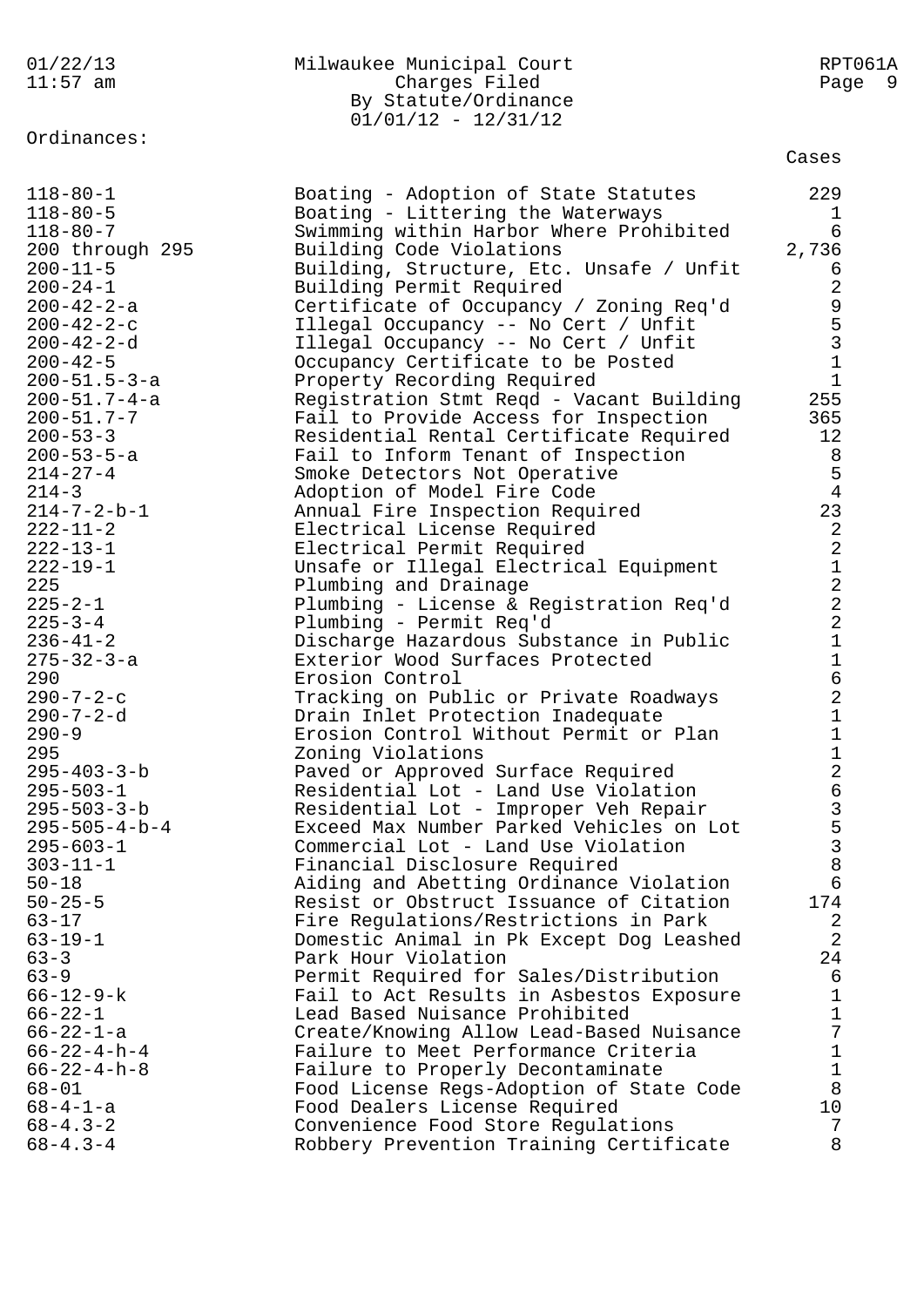|  |  | 01/22/13 |
|--|--|----------|
|  |  | --       |

## 01/22/13 Milwaukee Municipal Court RPT061A 11:57 am Charges Filed Page 10 By Statute/Ordinance 01/01/12 - 12/31/12

Ordinances:

Cases

| $69 - 8 - 6$      | Rotate Milk Inventory / Remove Outdated  | 3               |
|-------------------|------------------------------------------|-----------------|
| $74 - 1$          | Vehicular Food Peddlers Restrictions     | 11              |
| $74 - 1 - 2$      | No Food Peddler's License - Sale of Food | $\mathbf{1}$    |
| 74-1-2-a          | Vehic Food Peddler Remain on Block>1 Hr  | $\mathfrak{Z}$  |
| $74 - 1 - 3 - a$  | Food Peddlers - Permit Required          | $\mathbf{1}$    |
| $74 - 2 - 3$      | Ice Cream Peddler License Required       | $6\overline{6}$ |
| $75 - 17 - 1$     | False Call for Emergency Services        | $6\overline{6}$ |
| $75 - 51 - 5 - a$ |                                          | 2               |
|                   | Tattoo / Body Pierce - License Required  |                 |
| $78 - 17 - 1$     | Dog and Cat Licenses Required            | 217             |
| $78 - 19 - 1$     | Permitting Animal at Large               | 117             |
| $78 - 19 - 2$     | Setting Animal at Large                  | 32              |
| $78 - 19 - 3$     | Animal Litter Nuisance                   | 6               |
| $78 - 22 - 1$     | Pit-Bull/Rottweiler - Leash Requirements | 33              |
| $78 - 22 - 2$     | Pit Bull/Rottweiler - Yard / Kennel Reqs | 96              |
| $78 - 22 - 3$     | Pit-Bull/Rottweiler - Behavior Class Req | 85              |
| 78-23-1-a         | Dangerous Animal Regulations             | 45              |
| $78 - 23 - 10$    | Dangerous Animal at Large Notif Req'd    | $\mathbf{1}$    |
| $78 - 23 - 2$     | Dangerous Animal - Leash and Muzzle Req  | $6\overline{6}$ |
| 78-23-3-a         | Dangerous Animal - Confinement Required  | $\overline{7}$  |
| $78 - 23 - 7$     | Dangerous Animal - Liability Ins Req'd   | $\overline{a}$  |
| $78 - 27 - 1$     | Failure to Surrender Rabid Animal        | $\overline{3}$  |
| $78 - 29 - 1$     | Animal Disturbing Peace                  | 24              |
| $78 - 3 - 1$      | Animal Owner's Duty to Restrain, Etc.    | 20              |
| $78 - 31 - 1 - a$ | Cruelty to Animals                       | 31              |
| 78-31-1-b         | Abandon/Transport Animal in Cruel Manner | 4               |
| $78 - 31 - 2$     | Cruelty to Animals - Food and Water Reqs | 51              |
|                   |                                          | 19              |
| $78 - 31 - 3 - a$ | Cruelty to Animals - Lack of Shelter     |                 |
| $78 - 31 - 3 - b$ | Cruelty to Animals - Lack of Shade       | 8               |
| $78 - 31 - 3 - c$ | Cruelty to Animals - Lack Proper Shelter | 15              |
| $78 - 31 - 4$     | Cruelty to Animals - Leash Requirements  | 8               |
| $78 - 49$         | Removal of Dead Animal Required          | $\mathbf 1$     |
| $78 - 5 - 3$      | Keep Animal in City - Exceed # Permitted | $6\overline{6}$ |
| $78 - 6.5 - 1$    | Keeping of Chickens in City - Permit Req | $\mathbf 1$     |
| $78 - 6.5 - 3$    | Keeping of Chickens in City - Regs       | $\overline{2}$  |
| $78 - 7 - 2 - a$  | Animal Fancier Permit Required           | $\mathbf 1$     |
| $79 - 10 - 2$     | Littering on Street by Motor Vehicle     | 8               |
| $79 - 11$         | Littering of Public Property             | 189             |
| $79 - 12 - 1$     | Littering of Premises                    | 59              |
| $79 - 14 - 2$     | Unauth Use of Neighborhood Dumpsters     | 2               |
| $79 - 40 - 1$     | Unauthorized Removal of Recyclables      | 31              |
| $79 - 40 - 2$     | Unauthorized Removal of Recycling Cart   | 10 <sub>o</sub> |
| $79 - 5.5 - 1$    | Waste Containers - Removal of Contents   | 16              |
| $79 - 5.7 - 1$    | Waste Containers - Addition to Contents  | $\overline{4}$  |
| $80 - 15$         | Spitting in Public Places                | 39              |
| $80 - 44 - 2$     | Dumping Prohibited                       | 18              |
| $80 - 63 - 1$     | Excessive Noise Prohibited               | 1,008           |
| $80 - 63 - 2$     | Noise Constituting a Nuisance            | 1               |
| $80 - 65 - 4$     | Noise Nuisances                          | 19              |
|                   |                                          |                 |
| 84-20-15-a        | Fraud of Parking Lot Operator            | 3               |
| $84 - 43 - 2$     | Cigarette and Tobacco License Required   | $\overline{4}$  |
| $84 - 7 - 3$      | License Req'd If Estab Open 12am-5am     | $\overline{2}$  |
| $85 - 23 - 2$     | Licensed Estab - Occ Limit to be Posted  | $\mathsf{3}$    |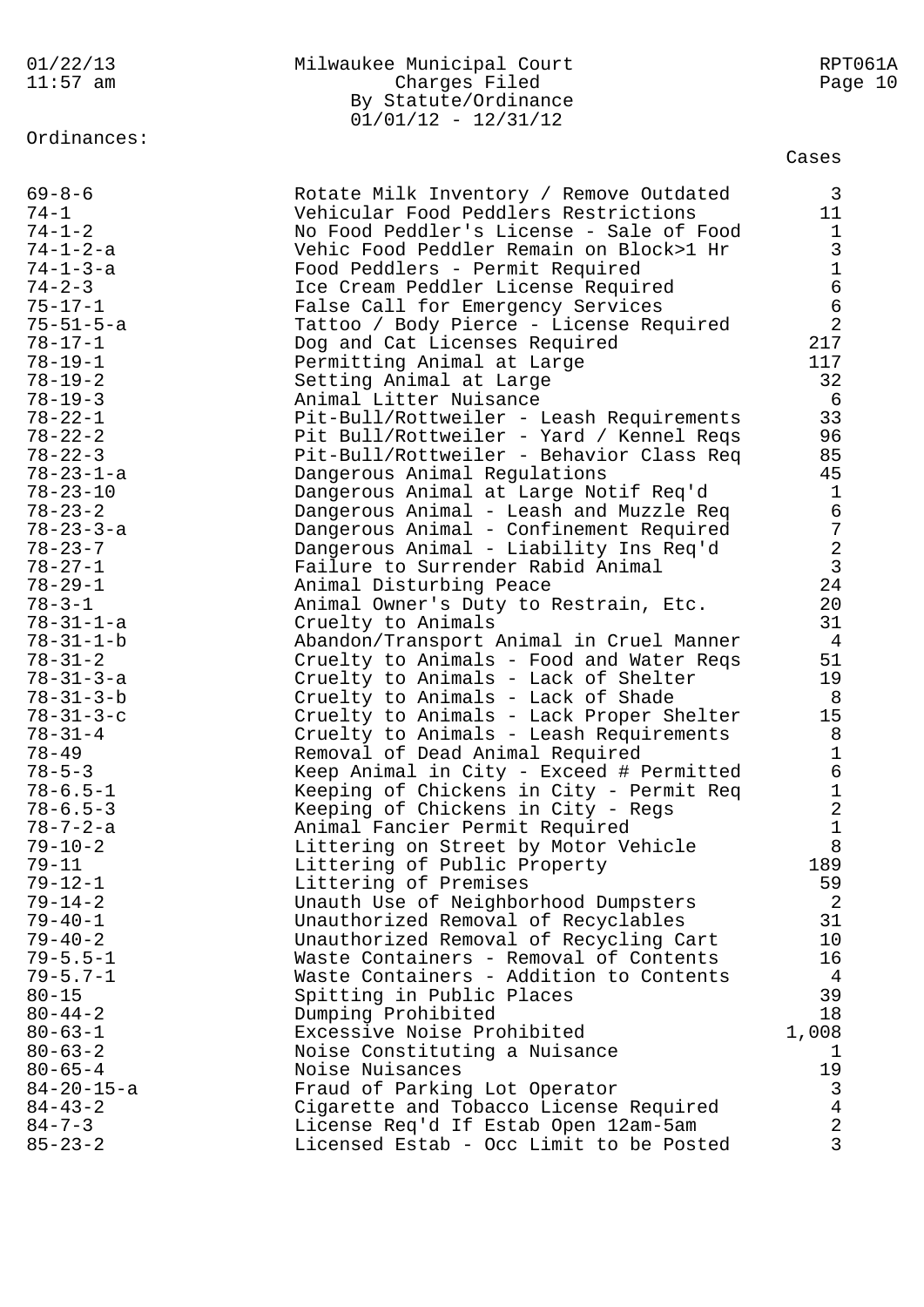# Ordinances:

#### 01/22/13 Milwaukee Municipal Court RPT061A 11:57 am Charges Filed Page 11 By Statute/Ordinance  $01/01/12 - 12/31/12$

Cases

| $85 - 23 - 4 - a$<br>$89 - 8$<br>$90 - 15 - 3 - a - 1$<br>$90 - 16 - 1$<br>$90 - 17$<br>$90 - 18 - 1 - a - 1$<br>$90 - 18 - 1 - a - 2$<br>$90 - 18 - 1 - c$<br>$90 - 18 - 2$<br>$90 - 18 - 3$<br>$90 - 19 - 1$<br>$90 - 19 - 2 - a - 1$<br>$90 - 20.5 - 1$<br>$90 - 21$<br>$90 - 27 - 1 - c$<br>$90 - 27 - 1 - d$<br>$90 - 27 - 2$<br>$90 - 3 - 1$<br>$90 - 3 - 2$<br>$90 - 31 - 1$<br>$90 - 32 - 1$<br>$90 - 33 - 5$<br>$90 - 39 - 1$<br>$90 - 4 - 1$<br>$90 - 4 - 10 - a$<br>$90 - 4 - 2 - b - 2$<br>$90 - 5 - 12$<br>$90 - 8 - 1$<br>$92 - 10 - 6 - c$<br>$92 - 11.5 - 1$<br>$92 - 13 - 1$<br>$92 - 2 - 2 - a$<br>$92 - 3 - 3 - a$<br>$92 - 3 - 8 - C$<br>$92 - 3 - 8 - L$<br>$92 - 3 - 8 - a$<br>$92 - 3 - 8 - c$<br>$92 - 3 - 8 - d$<br>$92 - 3 - 8 - n - 1$<br>$92 - 3 - 8 - n - 2$<br>$95 - 1 - 2$<br>$95 - 15 - 2 - a$<br>$97 - 3 - 1$<br>99999 | Licensed Estab - Exceeding Occupy Limit<br>Escort License Required<br>Class B Premises Allow Patron After Hrs<br>Display of License - Posting Required<br>Tavern Charges to Be Posted<br>Sale of Alcohol to Underaged Person<br>Sale/traffic Alcohol to Underaged Person<br>Underage Attempt/Procure Alcohol<br>Possession of Alcohol by Underage Person<br>Misrepresenting Age to Receive Alcohol<br>Presence of Minor at Licensed Premises<br>Allow Underage on Premises<br>Theft of Cable Services and Tampering<br>Disorderly Premises Prohibited<br>Licensed Premises-Immed Police Entry Req<br>Licensed Premises - Safe Egress Required<br>Class B Premises - Open Door After Hours<br>Liquor License Required<br>Alcohol Sales - Premises License Reqd<br>Refilling of Liquor Bottle<br>Fraud on Tavernkeeper<br>Prerecorded Music Machine License Req'd<br>Alcoholic Beverages on School Premises<br>Class A Retailer's Liquor License<br>Class D Operator's Liquor License<br>Consumption of Alcohol Class B Premises<br>Fail to Report Change on Liquor License<br>Responsible Person on Premises Req'd<br>Precious Metal/Gem Dealer - Recordkeep<br>Secondhand Sales - Article Not Owned<br>Junk Collector/Dealer - Reporting Req'd<br>Secondhand Dealer - License Required<br>Junk Collector/Dealer - License Required<br>Junk Coll/Dealer-Fail Report Stolen Prop<br>Junk Collector/Dealer - Sales Form Req'd<br>Junk Seller - Personal Information Req'd<br>Junk Coll/Dealer - Records Non-Reg Prop<br>Junk Collector/Dealer - MV Sticker Req'd<br>Junk Collector/Dealer - MV Signage Req'd<br>Direct Sellers License Required<br>Door to Door Solicitation - Police Regis<br>Water Facilities Adjusts - Permit Req'd<br>Municipal Violation | 3<br>9<br>27<br>2<br>1<br>$\overline{4}$<br>$\mathbf 1$<br>16<br>650<br>61<br>128<br>2<br>$\mathfrak{Z}$<br>7<br>$\overline{a}$<br>$1\,$<br>$\mathbf 1$<br>951331<br>$\mathbf 1$<br>$\frac{9}{3}$<br>$\overline{2}$<br>17<br>$12 \,$<br>5<br>83<br>11<br>320<br>1<br>5<br>13<br>10<br>50<br>22<br>34<br>4<br>5<br>1<br>1 |
|---------------------------------------------------------------------------------------------------------------------------------------------------------------------------------------------------------------------------------------------------------------------------------------------------------------------------------------------------------------------------------------------------------------------------------------------------------------------------------------------------------------------------------------------------------------------------------------------------------------------------------------------------------------------------------------------------------------------------------------------------------------------------------------------------------------------------------------------------------|------------------------------------------------------------------------------------------------------------------------------------------------------------------------------------------------------------------------------------------------------------------------------------------------------------------------------------------------------------------------------------------------------------------------------------------------------------------------------------------------------------------------------------------------------------------------------------------------------------------------------------------------------------------------------------------------------------------------------------------------------------------------------------------------------------------------------------------------------------------------------------------------------------------------------------------------------------------------------------------------------------------------------------------------------------------------------------------------------------------------------------------------------------------------------------------------------------------------------------------------------------------------------------------------------------------------------------------------------------------------------------------------------------------------------------------------------------------------------------------------------------------------------------------------------------------------------------------------------------------------------------------------------------------------------------------------------------------------------------------------------------|--------------------------------------------------------------------------------------------------------------------------------------------------------------------------------------------------------------------------------------------------------------------------------------------------------------------------|
| Sub Total:                                                                                                                                                                                                                                                                                                                                                                                                                                                                                                                                                                                                                                                                                                                                                                                                                                              |                                                                                                                                                                                                                                                                                                                                                                                                                                                                                                                                                                                                                                                                                                                                                                                                                                                                                                                                                                                                                                                                                                                                                                                                                                                                                                                                                                                                                                                                                                                                                                                                                                                                                                                                                            | 44,101                                                                                                                                                                                                                                                                                                                   |

Total Cases Filed: 134,877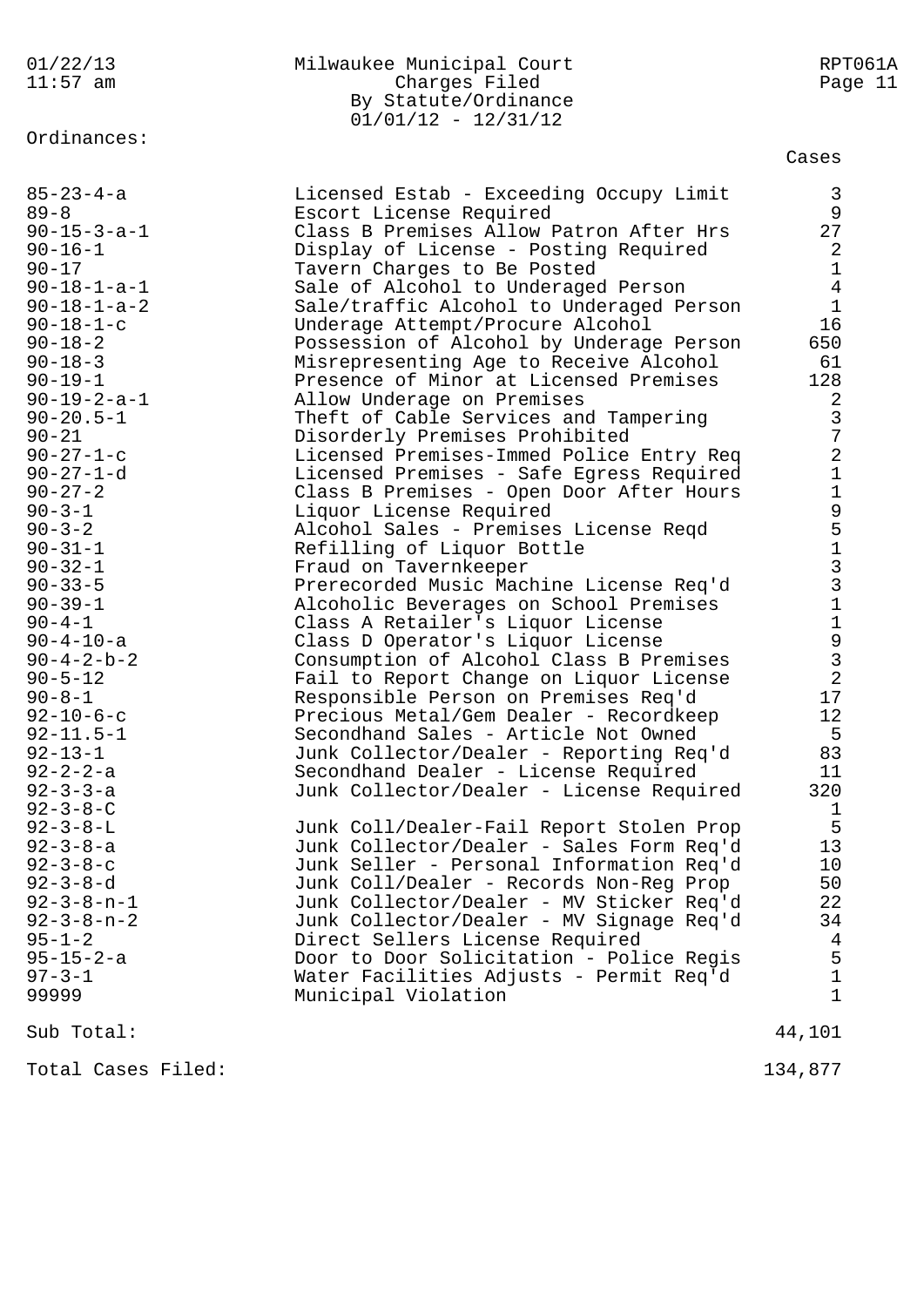| 01/22/13<br>$11:57$ am                   | Milwaukee Municipal Court<br>Charges Filed<br>By Statute/Ordinance    | RPT061A<br>Page 12 |
|------------------------------------------|-----------------------------------------------------------------------|--------------------|
| Juvenile:                                | $01/01/12 - 12/31/12$                                                 |                    |
|                                          |                                                                       | Cases              |
| $102 - 7 - 1$                            | Bicycle - Riding on Public Ways                                       | 6                  |
| $102 - 9 - 1$                            | Bicycle - Brakes Not in Good Working Con                              | $\mathbf{1}$       |
| $102 - 9 - 2$                            | Bicycle - Lack of Eqmt for Oper in Dark                               | $\mathbf{3}$       |
| $104 - 7 - 1$                            | False Fire Alarm                                                      | $\overline{4}$     |
| $105 - 138 - 2$                          | Resisting / Obstructing Police Officer                                | 544                |
| $105 - 2$                                | Assault and Battery                                                   | 553                |
| $105 - 34 - 1 - a$<br>$105 - 34 - 1 - b$ | Carrying Concealed and Dangerous Weapon<br>Carrying Concealed Firearm | 99<br>1            |
| $105 - 45 - 2$                           | Prohibited Use of Laser Pointer                                       | $\mathbf 1$        |
| $105 - 47 - 1$                           | Sale / Discharge / Use of Fireworks                                   | 8                  |
| $105 - 77 - 1$                           | Misuse of Emergency Telephone Numbers                                 | 7                  |
| $106 - 1 - 1$                            | Disorderly Conduct                                                    | 2,118              |
| $106 - 1.1 - 2$                          | Begging / Soliciting Funds                                            | 7                  |
| $106 - 11$                               | Mashing                                                               | 4                  |
| $106 - 23$                               | Loitering of Minor (Curfew Hours)                                     | 432                |
| $106 - 23.1 - 2$                         | Truancy or Habitual Truancy                                           | 1,533              |
| $106 - 23.3 - 2$                         | Contributing to Truancy                                               | ı                  |
| $106 - 3$                                | Place of Prostitution                                                 | $\overline{2}$     |
| $106 - 30.5 - 1$                         | Falsely Representing Age to Purchase Cig                              | 2                  |
| $106 - 30.5 - 2$                         | Minor Purchase/Possess Cigarette/Tobacco                              | 62                 |
| $106 - 31 - 1$                           | Loitering or Prowling                                                 | 540                |
| $106 - 31 - 2$                           | Loitering in or near a Dwelling Area                                  | 11                 |
| $106 - 31 - 4$                           | Loitering in or near School                                           | 54                 |
| $106 - 31 - 5$<br>$106 - 31 - 6$         | Loitering in Public Building                                          | 60<br>34           |
| $106 - 31 - 7$                           | Loitering in Restaurant / Tavern<br>Loitering - Soliciting, Etc.      | 9                  |
| $106 - 31 - 8$                           | Loitering in a Parking Lot or Structure                               | $\overline{2}$     |
| $106 - 31 - 9$                           | Loitering on Private / Public Property                                | 25                 |
| $106 - 34 - 2 - b$                       | Possession of Spray Paint, Etc. by Minor                              | 2                  |
| $106 - 35.6 - 2$                         | Loitering - Illegal Drug Activity                                     | 13                 |
| $106 - 36 - 3 - a$                       | Possession of Drug Paraphernalia                                      | 38                 |
| $106 - 37 - 2$                           | Frequenting An Illegal Drug House                                     | $\mathbf{1}$       |
| $106 - 38 - 2$                           | Possession of Marijuana                                               | 334                |
| $106 - 5 - 2$                            | Indecent Exposure                                                     | 2                  |
| $106 - 8 - 2$                            | Harassing Phone Call                                                  | $\mathfrak{Z}$     |
| $107 - 1$                                | Gambling Places - Permit or Run                                       | 5                  |
| $107 - 2$                                | Gambling                                                              | 19                 |
| $110 - 1$<br>$110 - 10 - 1$              | Damaging/Tampering w/Coin Machine, Etc.                               | 1<br>284           |
| $110 - 15$                               | Trespassing Upon Buildings / Premises<br>Vandalism                    | 246                |
| $110 - 15.5 - 1$                         | Vandalism - Graffiti Related                                          | 12                 |
| $110 - 16 - 2$                           | Theft                                                                 | 166                |
| $110 - 32 - 1 - a$                       | Fraud on Hotel or Restaurant                                          | 1                  |
| $110 - 32 - 1 - b$                       | Fraud on Hotel or Restaurant Keeper                                   | $\mathbf{1}$       |
| $110 - 35 - 1$                           | Retail Theft                                                          | 619                |
| $110 - 4 - 1$                            | Damaging of Public Property                                           | 3                  |
| $118 - 80 - 1$                           | Boating - Adoption of State Statutes                                  | $\overline{2}$     |
| $50 - 25 - 5$                            | Resist or Obstruct Issuance of Citation                               | 32                 |
| $63 - 17$                                | Fire Regulations/Restrictions in Park                                 | 2                  |
| $63 - 3$                                 | Park Hour Violation                                                   | $\mathbf 1$        |
| $79 - 11$                                | Littering of Public Property                                          | 14                 |
| $79 - 12 - 1$                            | Littering of Premises                                                 | 4                  |